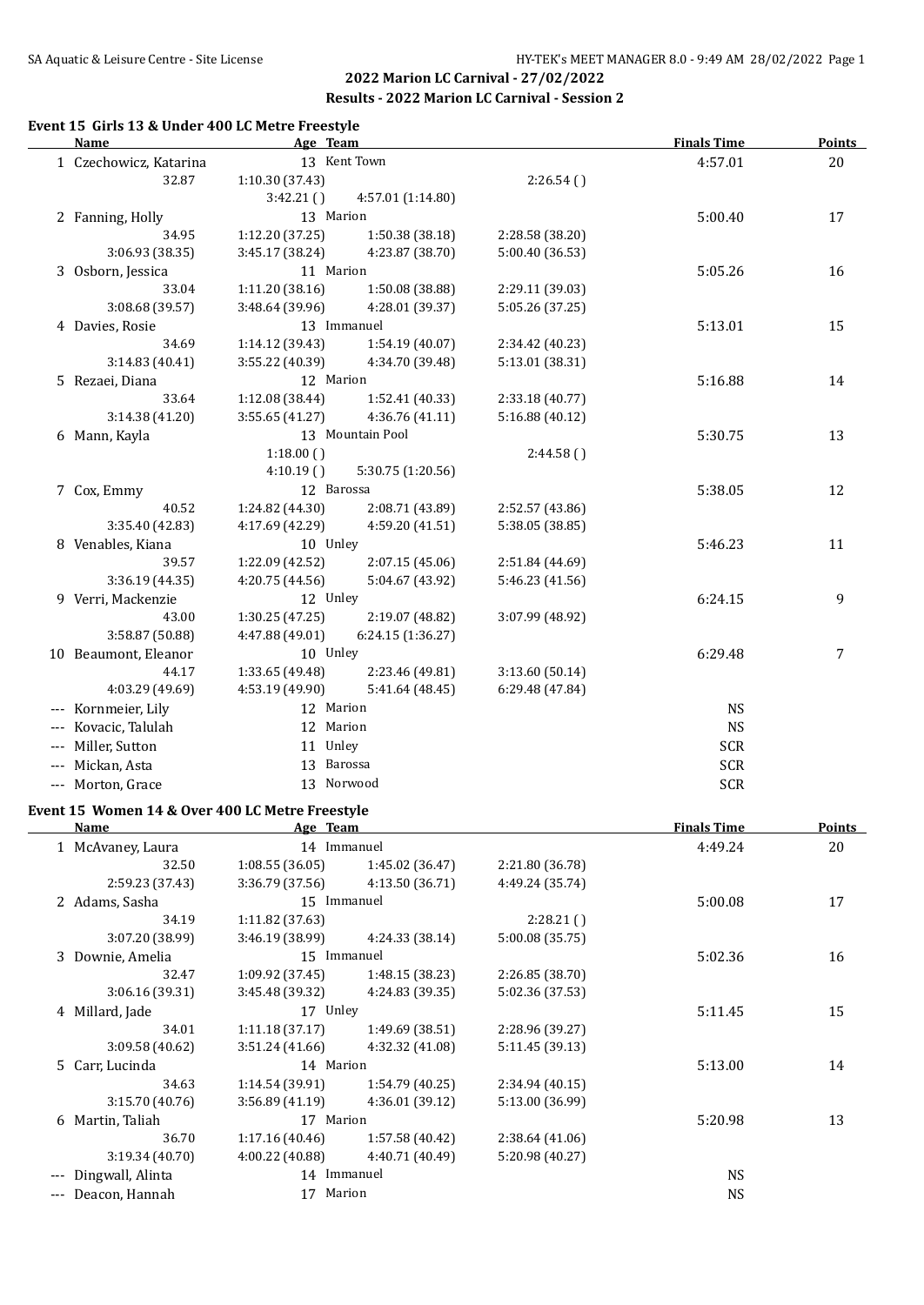#### **(Event 15 Women 14 & Over 400 LC Metre Freestyle)**

|   | <b>Name</b>                                     | Age Team        |                   |                 | <b>Finals Time</b> | <b>Points</b> |
|---|-------------------------------------------------|-----------------|-------------------|-----------------|--------------------|---------------|
|   | --- Doyle, Lily                                 | 15 Marion       |                   |                 | <b>NS</b>          |               |
|   | Event 15 Boys 13 & Under 400 LC Metre Freestyle |                 |                   |                 |                    |               |
|   | Name                                            | Age Team        |                   |                 | <b>Finals Time</b> | <b>Points</b> |
|   | 1 Altiok, Ali                                   | 13 Marion       |                   |                 | 4:29.49            | 20            |
|   | 30.42                                           | 1:03.90 (33.48) |                   | 2:13.66()       |                    |               |
|   |                                                 | 3:24.29(        | 4:29.49 (1:05.20) |                 |                    |               |
|   | 2 Tucker, Axel                                  | 13 Marion       |                   |                 | 5:00.33            | 17            |
|   | 33.03                                           | 1:11.42 (38.39) | 1:50.13(38.71)    | 2:28.76 (38.63) |                    |               |
|   | 3:07.06 (38.30)                                 | 3:45.74(38.68)  | 4:23.73 (37.99)   | 5:00.33 (36.60) |                    |               |
|   | 3 Tucker, Jordan                                | 11 Marion       |                   |                 | 5:10.42            | 16            |
|   |                                                 | 1:14.32()       |                   | 2:33.92(        |                    |               |
|   |                                                 | 3:53.93()       | 5:10.42 (1:16.49) |                 |                    |               |
|   | 4 Ni, Adison                                    | 12 Marion       |                   |                 | 5:11.33            | 15            |
|   | 33.40                                           | 1:12.14(38.74)  | 1:51.89 (39.75)   | 2:32.44 (40.55) |                    |               |
|   | 3:12.78 (40.34)                                 | 3:53.72(40.94)  | 4:32.98 (39.26)   | 5:11.33 (38.35) |                    |               |
|   | 5 Mika, Izyus                                   |                 | 11 Immanuel       |                 | 5:14.82            | 14            |
|   | 35.63                                           | 1:15.31(39.68)  | 1:55.57(40.26)    | 2:36.22 (40.65) |                    |               |
|   | 3:16.31 (40.09)                                 | 3:56.59(40.28)  | 4:36.66 (40.07)   | 5:14.82(38.16)  |                    |               |
|   | 6 Fettke, Lachlan                               | 12 Marion       |                   |                 | 5:31.40            | 13            |
|   | 35.31                                           | 1:15.66(40.35)  | 1:57.71 (42.05)   | 2:41.80 (44.09) |                    |               |
|   | 3:25.08 (43.28)                                 | 4:09.37 (44.29) | 4:51.96 (42.59)   | 5:31.40 (39.44) |                    |               |
|   | 7 Murray, Alexander                             |                 | 13 Immanuel       |                 | 5:48.00            | 12            |
|   | 38.19                                           | 1:22.46 (44.27) | 2:06.43 (43.97)   | 2:51.23 (44.80) |                    |               |
|   | 3:36.06 (44.83)                                 | 4:20.81(44.75)  | 5:05.47 (44.66)   | 5:48.00 (42.53) |                    |               |
| 8 | Cox, Daniel                                     |                 | 12 Tea Tree Gully |                 | 6:26.33            | 11            |
|   | 40.24                                           | 1:29.61(49.37)  | 2:18.65(49.04)    |                 |                    |               |
|   | 4:00.28()                                       | 4:51.20 (50.92) | 5:40.14 (48.94)   | 6:26.33(46.19)  |                    |               |
|   | Event 15 Men 14 & Over 400 LC Metre Freestyle   |                 |                   |                 |                    |               |
|   | <b>Name</b>                                     | Age Team        |                   |                 | <b>Finals Time</b> | Points        |
|   |                                                 |                 |                   |                 |                    |               |

|                    |                 |                 |                                                                      | rinais Time | rom |
|--------------------|-----------------|-----------------|----------------------------------------------------------------------|-------------|-----|
| 1 Larven, Lachlan  |                 |                 |                                                                      | 4:43.35     | 20  |
| 31.46              | 1:06.50(35.04)  | 1:42.87 (36.37) | 2:19.13(36.26)                                                       |             |     |
| 2:55.57(36.44)     | 3:32.25(36.68)  | 4:08.25(36.00)  | 4:43.35(35.10)                                                       |             |     |
| 2 Tucker, Zachary  |                 |                 |                                                                      | 4:59.41     | 17  |
| 33.21              | 1:09.99 (36.78) |                 | 2:26.41()                                                            |             |     |
|                    | 3:43.49(        | 4:22.04 (38.55) | 4:59.41 (37.37)                                                      |             |     |
| --- Smith, Connor  |                 |                 |                                                                      | NS          |     |
| --- Biddell, Blake |                 |                 |                                                                      | <b>NS</b>   |     |
|                    | Name            |                 | <u>Age leam</u><br>14 Marion<br>14 Marion<br>15 Marion<br>14 Norwood |             |     |

#### **Event 16 Girls 9-10 50 LC Metre Butterfly**

| Name                                          |   | Age Team        | <b>Finals Time</b> | Points        |
|-----------------------------------------------|---|-----------------|--------------------|---------------|
| 1 Dewar, Claire                               |   | 10 Marion       | 46.44              | 20            |
| 2 Blaauw-Robinson, Quinykki                   | 9 | Marion          | 48.23              | 17            |
| 3 Osborn, Anabelle                            |   | 9 Marion        | 48.38              | 16            |
| 4 Tully, Grace                                |   | 10 Kent Town    | 50.77              | 15            |
| 5 Davies, Charlotte                           | 9 | Marion          | 52.29              | 14            |
| 6 Beaumont, Eleanor                           |   | 10 Unley        | 53.01              | 13            |
| 7 Xu, Sarina                                  |   | 10 Marion       | 56.42              | 12            |
| Skeen, Annabelle<br>8                         | 9 | Starplex        | 1:05.59            | 11            |
| Event 16 Boys 8 & Under 50 LC Metre Butterfly |   |                 |                    |               |
| Name                                          |   | Age Team        | <b>Finals Time</b> | Points        |
| Milton, Max<br>$---$                          | 8 | Marion          | NS.                |               |
| Event 16 Boys 9-10 50 LC Metre Butterfly      |   |                 |                    |               |
| Name                                          |   | <u>Age Team</u> | <b>Finals Time</b> | <b>Points</b> |
| Stubbings, Ewan                               |   | 10 Starplex     | 39.61              | 20            |
| 2 Umakaran, Santhosh                          |   | 10 Marion       | 40.00              | 17            |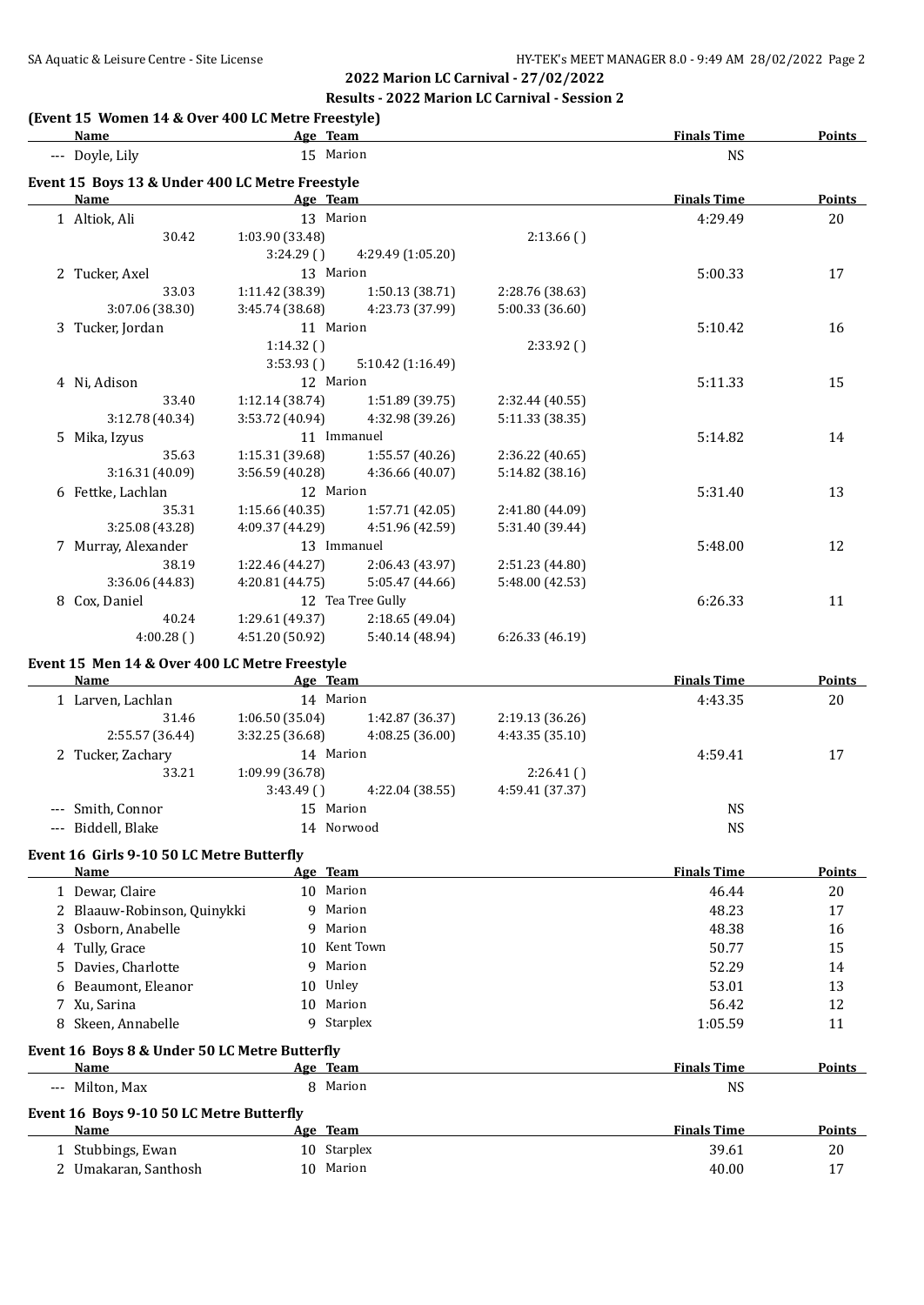# **(Event 16 Boys 9-10 50 LC Metre Butterfly)**

|    | <b>Name</b>            | Age Team          | <b>Finals Time</b> | <b>Points</b> |
|----|------------------------|-------------------|--------------------|---------------|
|    | 3 Sutton, Hugh         | 9 Marion          | 44.56              | 16            |
|    | 4 Mentha, Hudson       | 10 Tea Tree Gully | 44.99              | 15            |
|    | 5 Herrmann, Quade      | 10 Gawler         | 46.42              | 14            |
|    | 6 Bevan, Jobe          | 10 Marion         | 47.50              | 13            |
|    | 7 Baker, Ollie         | 10 Payneham       | 49.47              | 12            |
|    | 8 Fanning, Jack        | 10 Marion         | 50.15              | 11            |
|    | 9 Edano, Rhys          | 10 Marion         | 52.98              | 9             |
| 10 | Mosley, Liam           | 10 Marion         | 54.90              | 7             |
|    | --- Birchenough, Louis | 10 Marion         | <b>NS</b>          |               |

#### **Event 17 Girls 11-12 50 LC Metre Butterfly**

|     | Name                    |    | Age Team    | <b>Finals Time</b> | <b>Points</b> |
|-----|-------------------------|----|-------------|--------------------|---------------|
|     | 1 Daunt, Emily          |    | 11 Marion   | 34.80              | 20            |
| 2   | Thomas, Milla           | 12 | Kent Town   | 35.17              | 17            |
|     | 3 Osborn, Jessica       | 11 | Marion      | 35.38              | 16            |
|     | 4 Sebestyen, Laura      | 11 | Marion      | 36.21              | 15            |
|     | 5 Ashmead, Annabel      | 11 | Barossa     | 37.24              | 14            |
|     | 6 Hallam, Sophia        | 11 | Marion      | 37.47              | 13            |
|     | 7 Ewer, Sophie          | 12 | Kent Town   | 37.72              | 12            |
| 8   | Kovacic, Talulah        | 12 | Marion      | 37.76              | 11            |
| 9.  | Placanica, Alesha       | 11 | Clovercrest | 39.33              | 9             |
| 10  | Geister, Leni           | 11 | Barossa     | 39.54              | 7             |
| 11  | Armitage, Zara          | 12 | Kent Town   | 39.94              | 6             |
|     | 12 Roberts, Chelsy      | 12 | Kent Town   | 40.24              | 5             |
| 13  | Sherwell, Amber         | 11 | Norwood     | 40.47              | 4             |
| 14  | Tham, Krystelle         | 12 | Kent Town   | 40.88              | 3             |
| 15  | Giro, Aleksandra        | 11 | Payneham    | 43.98              | 2             |
| 16  | Perry, Madeline         | 12 | Payneham    | 44.57              | $\mathbf{1}$  |
| 17  | Skeen, Sophie           | 11 | Starplex    | 47.04              |               |
| 18  | Blaauw-Robinson, Tauwri | 11 | Marion      | 53.27              |               |
| --- | Hartwig, Ava            | 11 | Norwood     | <b>NS</b>          |               |

#### **Event 17 Girls 13-14 50 LC Metre Butterfly**

 $\overline{a}$ 

|          | Name                      |    | Age Team       | <b>Finals Time</b> | <b>Points</b> |
|----------|---------------------------|----|----------------|--------------------|---------------|
|          | 1 Burrows, Aleisha        |    | 14 Kent Town   | 30.44              | 20            |
|          | Scarr, Elysia             | 14 | Kent Town      | 31.22              | 17            |
|          | 3 Laird-Britton, Charlize | 13 | Marion         | 32.73              | 16            |
|          | 4 Green, Charlise         | 13 | Immanuel       | 33.77              | 15            |
| 5.       | Morton, Grace             | 13 | Norwood        | 33.98              | 14            |
| 6        | Tsiros, Jasmine           | 13 | Norwood        | 35.12              | 13            |
| 7        | Braithwaite, Genevieve    | 13 | Payneham       | 35.30              | 12            |
| *8       | Hebart, Lily              | 13 | Payneham       | 35.81              | 10            |
| *8       | Davies, Rosie             | 13 | Immanuel       | 35.81              | 10            |
| 10       | Hogarth, Sophie           | 14 | Norwood        | 36.61              | 7             |
| 11       | Mann, Kayla               | 13 | Mountain Pool  | 38.57              | 6             |
| 12       | Sipahioglu, Deniz         | 13 | Tea Tree Gully | 41.45              | 5             |
| 13       | Arnott, Ailsa             | 14 | Marion         | 41.65              | 4             |
| 14       | Otto, Alannah             | 13 | Marion         | 42.60              | 3             |
| 15       | Shrestha, Pranita         | 14 | Marion         | 44.68              | 2             |
| 16       | Lamming, Savannah         | 13 | Marion         | 46.28              | $\mathbf{1}$  |
| $---$    | Hanna, Maya               | 13 | Marion         | <b>NS</b>          |               |
|          | Smith, Keeley             | 14 | Murray Bridge  | <b>NS</b>          |               |
| $\cdots$ | Joy, Matilda              | 14 | Norwood        | <b>NS</b>          |               |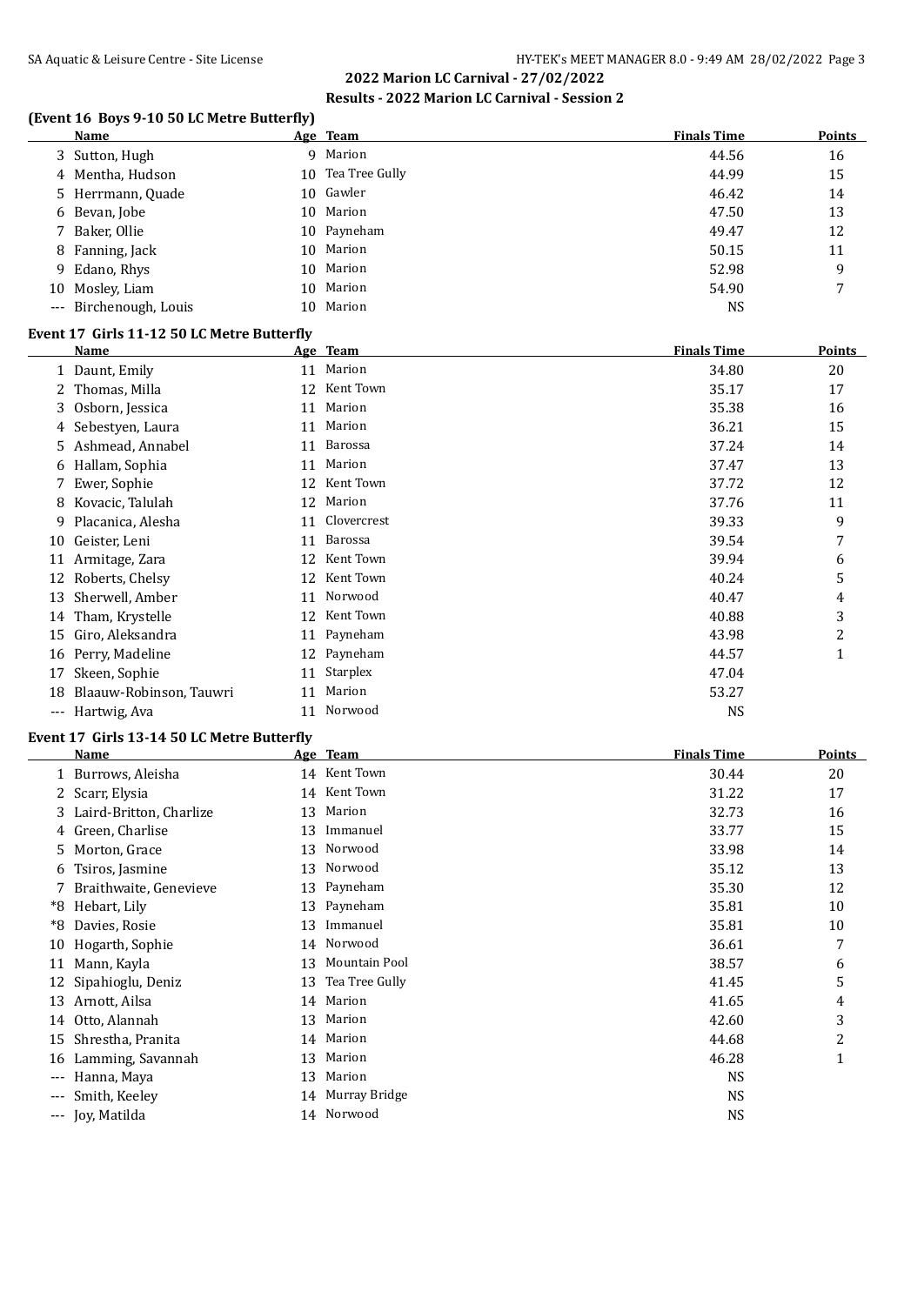#### **Event 17 Women 15-99 50 LC Metre Butterfly**

|       | <b>Name</b>            |                 | Age Team    | <b>Finals Time</b> | <b>Points</b> |
|-------|------------------------|-----------------|-------------|--------------------|---------------|
|       | 1 Oldsen, Ellysia      |                 | 26 Marion   | 28.06              | 20            |
|       | 2 McAvaney, Georgia    | 15              | Immanuel    | 30.01              | 17            |
|       | 3 Reimann, Phoebe      |                 | 15 Starplex | 30.30              | 16            |
|       | 4 Trumble, Madeleine   |                 | 15 Marion   | 31.05              | 15            |
|       | 5 Downie, Amelia       |                 | 15 Immanuel | 32.86              | 14            |
|       | 6 Blaskett, Ayla       |                 | 15 Norwood  | 34.47              | 13            |
|       | 7 Adams, Sasha         | 15 <sup>2</sup> | Immanuel    | 35.30              | 12            |
|       | 8 Charles, Isabella    |                 | 15 Marion   | 48.70              | 11            |
|       | --- Axon, Mya          | 15              | Marion      | DQ                 |               |
|       | Non-simultaneous touch |                 |             |                    |               |
| $---$ | Deacon, Hannah         |                 | Marion      | <b>NS</b>          |               |
| $---$ | Laird-Britton, Hunter  | 15              | Marion      | NS                 |               |
|       |                        |                 |             |                    |               |

#### **Event 17 Boys 11-12 50 LC Metre Butterfly**

|    | Name                         |    | Age Team          | <b>Finals Time</b> | <b>Points</b> |
|----|------------------------------|----|-------------------|--------------------|---------------|
|    | 1 Mika, Izyus                | 11 | Immanuel          | 32.27              | 20            |
|    | 2 Herbst, Patrick            |    | 12 Starplex       | 33.86              | 17            |
|    | 3 Birchenough, Owen          |    | 12 Marion         | 35.50              | 16            |
|    | 4 Stanley, Will              |    | 12 Marion         | 36.26              | 15            |
|    | 5 Spyrou, Daniel             |    | 12 Norwood        | 36.53              | 14            |
|    | 6 Cregan, Neil               |    | 12 Barossa        | 36.55              | 13            |
|    | 7 Collings, Joshua           | 11 | Marion            | 36.70              | 12            |
|    | 8 Barratt, Zachery           |    | 11 Silver City    | 38.30              | 11            |
|    | 9 Mosley, Leif               |    | 12 Marion         | 38.65              | 9             |
|    | 10 Cox, Daniel               |    | 12 Tea Tree Gully | 41.95              | 7             |
| 11 | Martin, Jack                 |    | 12 Marion         | 42.36              | 6             |
|    | 12 Schulz, Nathan            |    | 12 Mountain Pool  | 44.52              | 5             |
|    | 13 Hay, Owen                 | 11 | Tea Tree Gully    | 44.92              | 4             |
|    | 14 Blaauw-Robinson, Blainson | 12 | Marion            | 46.30              | 3             |

#### **Event 17 Boys 13-14 50 LC Metre Butterfly**

|          | Name                  |    | Age Team            | <b>Finals Time</b> | Points |
|----------|-----------------------|----|---------------------|--------------------|--------|
|          | 1 Altiok, Ali         |    | 13 Marion           | 29.03              | 20     |
|          | 2 Montes, Luke        |    | 14 Kent Town        | 29.51              | 17     |
|          | 3 Stubbings, Harrison |    | 14 Starplex         | 29.81              | 16     |
|          | 4 McNamara, Finn      |    | 13 Norwood          | 32.99              | 15     |
|          | 5 Menadue, Benjamin   |    | 14 Berri (Sa)       | 33.27              | 14     |
|          | 6 Owuor, Keita        | 14 | Marion              | 33.61              | 13     |
|          | 7 O'Neill, Joshua     | 13 | Marion              | 36.78              | 12     |
|          | 8 Abdelaziz, Malek    |    | 13 Marion           | 37.08              | 11     |
| 9        | Fillmore, Noah        |    | 13 Onkaparinga      | 38.57              | 9      |
| 10       | Murray, Alexander     | 13 | Immanuel            | 40.93              | 7      |
| 11       | Czechowicz, Gustaw    | 13 | Kent Town           | 41.17              | 6      |
| 12       | Wright, Eamon         | 13 | Immanuel            | 41.72              | 5      |
| 13       | Cadzow, Aidan         |    | 14 Playford Aquatic | 43.08              | 4      |
| $---$    | Barratt, Max          | 13 | Silver City         | DQ                 |        |
|          | Non-simultaneous arms |    |                     |                    |        |
| $---$    | Tucker, Axel          | 13 | Marion              | <b>NS</b>          |        |
| $\cdots$ | Tucker, Zachary       |    | 14 Marion           | <b>NS</b>          |        |

#### **Event 17 Men 15-99 50 LC Metre Butterfly**

| Name                | Age Team       | <b>Finals Time</b> | <b>Points</b> |
|---------------------|----------------|--------------------|---------------|
| 1 Atherton, Oliver  | 16 Kent Town   | 26.75              | 20            |
| 2 Lehmann, Reuben   | Immanuel<br>16 | 27.95              | 17            |
| 3 Stephenson, Flynn | 15 Marion      | 28.71              | 16            |
| 4 Ward, Taj         | Marion<br>21   | 29.43              | 15            |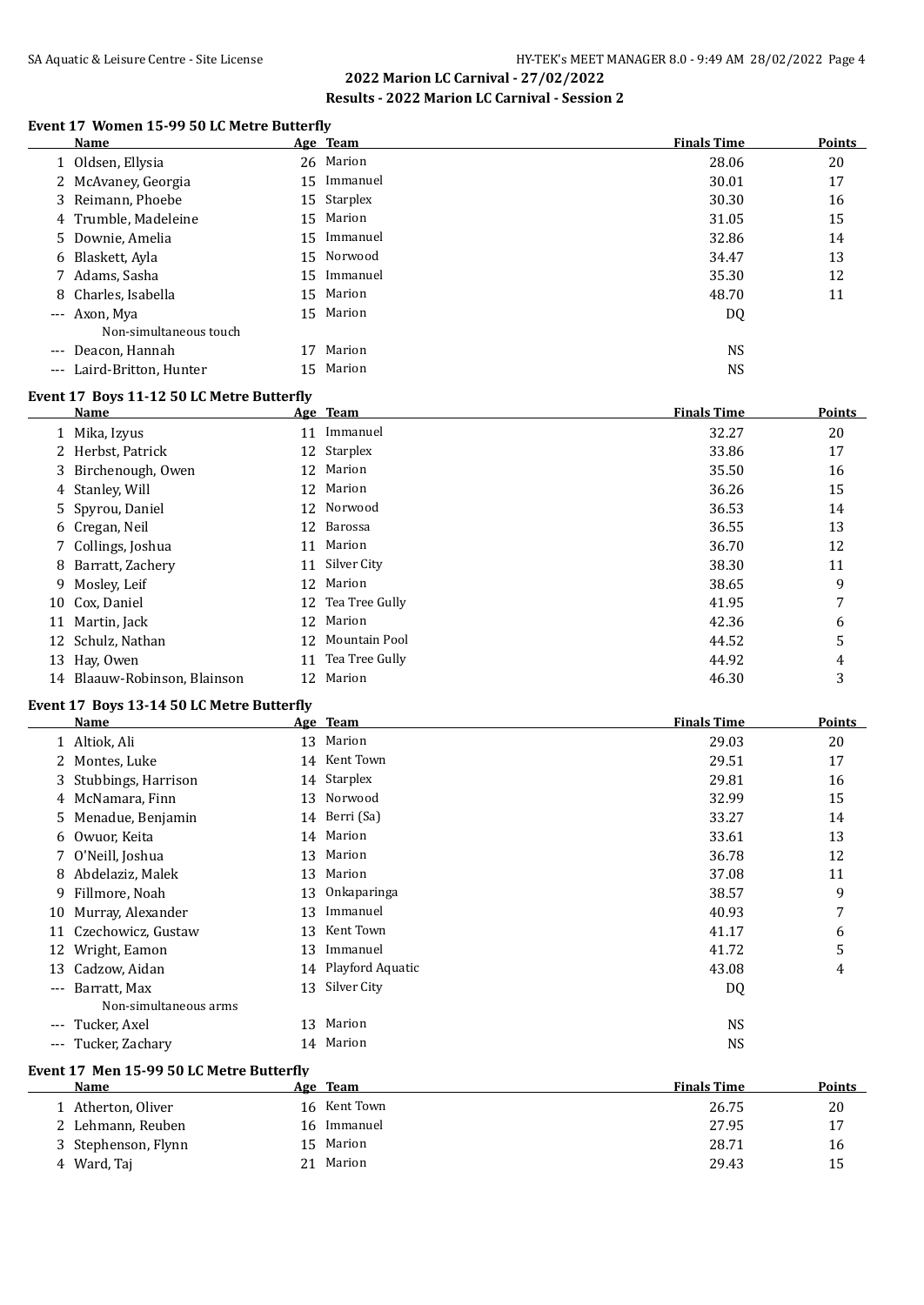#### **(Event 17 Men 15-99 50 LC Metre Butterfly)**

| Name                | Age Team           | <b>Finals Time</b> | <b>Points</b> |
|---------------------|--------------------|--------------------|---------------|
| 5 Herbst, Ethan     | 15 Starplex        | 29.59              | 14            |
| 6 Poole, Isaac      | 16 Starplex        | 30.79              | 13            |
| 7 Broniecki, Andre  | 18 Marion          | 31.40              | 12            |
| 8 Baynes, Bay-lih   | 15 Norwood         | 33.28              | 11            |
| 9 Dunning, Elliot   | 15 Payneham        | 35.74              | 9             |
| --- Evans, Owen     | 15 Henley & Grange | <b>NS</b>          |               |
| --- Muller, Grant   | 25 Marion          | NS                 |               |
| --- Hamlyn, Lachlan | 16 Norwood         | <b>NS</b>          |               |
| --- Downie. Finn    | Immanuel           | NS                 |               |

## **Event 18 Girls 13 & Under 200 LC Metre Breaststroke**

| Name                        | Age Team                              |                                     |                   | <b>Finals Time</b> | <b>Points</b> |
|-----------------------------|---------------------------------------|-------------------------------------|-------------------|--------------------|---------------|
| 1 Rezaei, Diana             | 12 Marion                             |                                     |                   | 2:59.54            | 20            |
| 40.80                       |                                       | $1:28.30(47.50)$ $2:13.51(45.21)$   | 2:59.54 (46.03)   |                    |               |
| 2 Dowler, Isabella          | 13 Starplex                           |                                     |                   | 3:05.45            | 17            |
| 41.60                       |                                       | $1:28.72$ (47.12) $2:16.92$ (48.20) | 3:05.45(48.53)    |                    |               |
| 3 Ashmead, Sophie           | 13 Barossa                            |                                     |                   | 3:08.38            | 16            |
| 43.01                       |                                       | $1:31.40(48.39)$ $2:20.85(49.45)$   | 3:08.38(47.53)    |                    |               |
| 4 Daunt, Emily              | 11 Marion                             |                                     |                   | 3:17.11            | 15            |
| 44.39                       |                                       | $1:35.09(50.70)$ $2:26.14(51.05)$   | 3:17.11(50.97)    |                    |               |
| 5 Placanica, Alesha         | 11 Clovercrest                        |                                     |                   | 3:17.14            | 14            |
| 45.38                       | $1:36.29(50.91)$ $2:27.81(51.52)$     |                                     | 3:17.14(49.33)    |                    |               |
| 6 Czechowicz, Katarina      | 13 Kent Town                          |                                     |                   | 3:19.14            | 13            |
| 45.42                       |                                       | $1:38.19(52.77)$ $2:28.15(49.96)$   | 3:19.14(50.99)    |                    |               |
| 7 Ewer, Sophie              | 12 Kent Town                          |                                     |                   | 3:20.02            | 12            |
| 45.74                       |                                       | $1:37.23(51.49)$ $2:28.61(51.38)$   | 3:20.02 (51.41)   |                    |               |
| 8 McLeod, Elsa              | 13 Norwood                            |                                     |                   | 3:21.86            | 11            |
| 47.51                       |                                       | $1:38.47(50.96)$ $2:31.24(52.77)$   | 3:21.86 (50.62)   |                    |               |
| 9 Venables, Kiana           | 10 Unley                              |                                     |                   | 3:34.65            | 9             |
| 49.13                       |                                       | $1:43.67(54.54)$ $2:39.48(55.81)$   | 3:34.65(55.17)    |                    |               |
| 10 Kovacic, Talulah         | 12 Marion                             |                                     |                   | 3:41.97            | 7             |
| 47.57                       |                                       | $1:42.72(55.15)$ $2:41.65(58.93)$   | 3:41.97 (1:00.32) |                    |               |
| 11 Joy, Sofia               | 12 Norwood                            |                                     |                   | 3:44.44            | 6             |
| 52.48                       |                                       | $1:51.14(58.66)$ $2:49.59(58.45)$   | 3:44.44(54.85)    |                    |               |
| 12 Ravenscroft, Olivia      | 12 Marion                             |                                     |                   | 3:59.33            | 5             |
| 53.24                       | $1:53.76(1:00.52)$ $2:58.37(1:04.61)$ |                                     | 3:59.33 (1:00.96) |                    |               |
| --- Kornmeier, Lily         | 12 Marion                             |                                     |                   | <b>NS</b>          |               |
| --- Williams, Eve           | 13 Norwood                            |                                     |                   | <b>NS</b>          |               |
| --- Laird-Britton, Charlize | 13 Marion                             |                                     |                   | <b>SCR</b>         |               |

#### **Event 18 Women 14 & Over 200 LC Metre Breaststroke**

| Name                                               | Age Team        |                  |                 | <b>Finals Time</b> | <b>Points</b> |
|----------------------------------------------------|-----------------|------------------|-----------------|--------------------|---------------|
| 1 Ashmead, Charlotte                               | 15 Barossa      |                  |                 | 3:07.01            | 20            |
| 40.61                                              | 1:29.31(48.70)  | 2:17.50 (48.19)  | 3:07.01 (49.51) |                    |               |
| 2 Joy, Matilda                                     | 14 Norwood      |                  |                 | 3:16.77            | 17            |
| 44.76                                              | 1:35.93(51.17)  | 2:28.38 (52.45)  | 3:16.77(48.39)  |                    |               |
| 3 Schulz, Olivia                                   |                 | 14 Mountain Pool |                 | 3:20.39            | 16            |
| 45.55                                              | 1:36.24(50.69)  | 2:29.06 (52.82)  | 3:20.39 (51.33) |                    |               |
| 4 Martin, Taliah                                   |                 | 17 Marion        |                 |                    | 15            |
| 47.70                                              | 1:39.77 (52.07) | 2:31.33(51.56)   | 3:22.69(51.36)  |                    |               |
| 5 Shrestha, Pranita                                | 14 Marion       |                  |                 | 3:39.09            | 14            |
| 46.89                                              | 1:42.70 (55.81) | 2:41.44 (58.74)  | 3:39.09 (57.65) |                    |               |
| Event 18 Boys 13 & Under 200 LC Metre Breaststroke |                 |                  |                 |                    |               |
| Name                                               | Age Team        |                  |                 | <b>Finals Time</b> | Points        |
| 1 Tucker, Axel                                     | 13              | Marion           |                 | 3:07.11            | 20            |
| 42.56                                              | 1:31.57 (49.01) | 2:20.45 (48.88)  | 3:07.11(46.66)  |                    |               |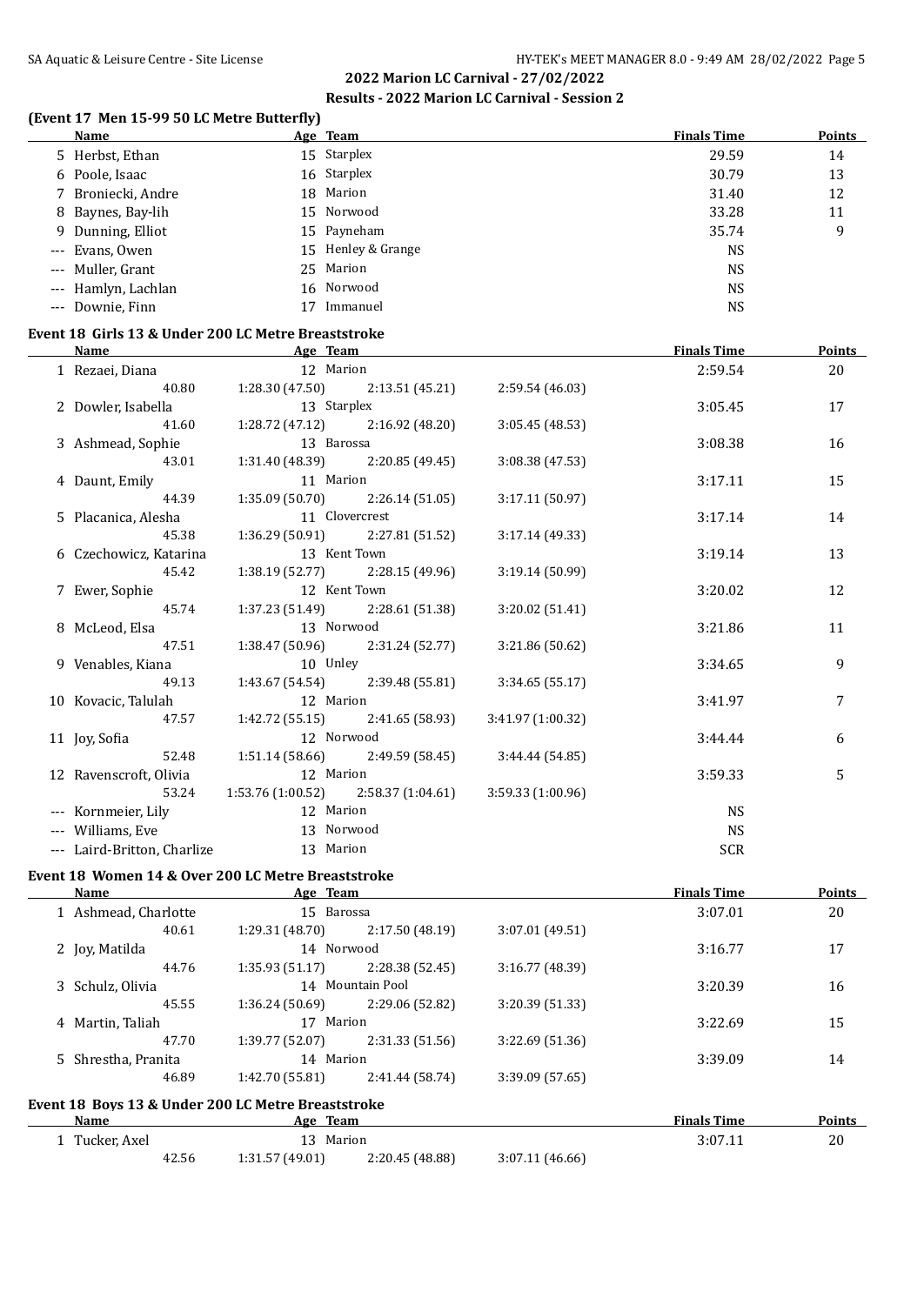#### **(Event 18 Boys 13 & Under 200 LC Metre Breaststroke)**

| Name                   | Age Team         |                   |                   | <b>Finals Time</b> | <b>Points</b> |
|------------------------|------------------|-------------------|-------------------|--------------------|---------------|
| 2 Stanley, Will        | 12 Marion        |                   |                   | 3:21.20            | 17            |
|                        | 1:39.05(         | 2:31.07 (52.02)   | 3:21.20(50.13)    |                    |               |
| 3 Tucker, Jordan       | 11 Marion        |                   |                   | 3:22.20            | 16            |
| 45.83                  | 1:38.34(52.51)   | 2:31.16 (52.82)   | 3:22.20 (51.04)   |                    |               |
| 4 Umakaran, Santhosh   | 10 Marion        |                   |                   | 3:37.27            | 15            |
| 51.61                  | 1:48.48 (56.87)  | 2:44.42 (55.94)   | 3:37.27 (52.85)   |                    |               |
| 5 Czechowicz, Gustaw   |                  | 13 Kent Town      |                   | 3:54.79            | 14            |
| 51.48                  | 1:51.63(1:00.15) | 2:54.05 (1:02.42) | 3:54.79 (1:00.74) |                    |               |
| 6 Herrmann, Quade      | 10 Gawler        |                   |                   | 4:01.25            | 13            |
| 54.23                  | 1:56.13(1:01.90) | 2:57.21 (1:01.08) | 4:01.25(1:04.04)  |                    |               |
| --- Ni, Adison         | 12 Marion        |                   |                   | DQ                 |               |
| Non-simultaneous touch |                  |                   |                   |                    |               |
| 45.31                  | 1:34.72 (49.41)  | 2:24.58 (49.86)   | DQ (50.20)        |                    |               |
| Mika, Izvus            | 11               | Immanuel          |                   | <b>NS</b>          |               |

#### **Event 18 Men 14 & Over 200 LC Metre Breaststroke**

| Name               | Age Team        |                    |                 | <b>Finals Time</b> | Points |
|--------------------|-----------------|--------------------|-----------------|--------------------|--------|
| 1 Brink, Connor    | 15 Marion       |                    |                 | 2:48.23            | 20     |
| 36.82              | 1:19.47(42.65)  | 2:04.07(44.60)     | 2:48.23(44.16)  |                    |        |
| 2 Cregan, Gabriel  | 15 Barossa      |                    |                 | 2:50.47            | 17     |
| 37.94              | 1:21.88 (43.94) | 2:06.18(44.30)     | 2:50.47 (44.29) |                    |        |
| 3 Sologub, Gregory | 19 Norwood      |                    |                 | 2:51.66            | 16     |
| 37.65              | 1:21.22(43.57)  | 2:06.25(45.03)     | 2:51.66 (45.41) |                    |        |
| 4 Collings, Kieran | 14 Marion       |                    |                 | 2:52.62            | 15     |
| 38.97              | 1:24.07(45.10)  | 2:08.76 (44.69)    | 2:52.62 (43.86) |                    |        |
| 5 Mosley, Levi     | 14 Marion       |                    |                 | 3:02.47            | 14     |
| 40.43              | 1:26.90(46.47)  | 2:14.58 (47.68)    | 3:02.47 (47.89) |                    |        |
| 6 Evans, Owen      |                 | 15 Henley & Grange |                 | 3:04.36            | 13     |
| 39.68              | 1:26.72(47.04)  | 2:16.39 (49.67)    | 3:04.36 (47.97) |                    |        |
| --- Poole, Isaac   | 16 Starplex     |                    |                 | NS                 |        |

#### **Event 19 Girls 9-10 100 LC Metre Backstroke**

| Name                        | Age Team                     | <b>Finals Time</b> | <b>Points</b> |
|-----------------------------|------------------------------|--------------------|---------------|
| 1 Dewar, Claire             | 10 Marion                    | 1:37.60            | 20            |
| 47.68                       | 1:37.60 (49.92)              |                    |               |
| 2 Blaauw-Robinson, Quinykki | 9 Marion                     | 1:42.95            | 17            |
| 49.33                       | 1:42.95 (53.62)              |                    |               |
| 3 Tully, Grace              | Kent Town<br>$10^{-7}$       | 1:43.41            | 16            |
| 49.76                       | 1:43.41 (53.65)              |                    |               |
| 4 Osborn, Anabelle          | Marion<br>9                  | 1:50.75            | 15            |
| 53.69                       | 1:50.75(57.06)               |                    |               |
| 5 Skeen, Annabelle          | Starplex<br>9                | 2:04.03            | 14            |
| 1:00.48                     | 2:04.03(1:03.55)             |                    |               |
| --- Spagnoletti, Sofia      | Kent Town<br>10 <sup>1</sup> | <b>NS</b>          |               |
| --- Xu, Sarina              | Marion<br>10                 | <b>SCR</b>         |               |
|                             |                              |                    |               |

# **Event 19 Boys 8 & Under 100 LC Metre Backstroke**

|       | Name          | Age | <b>Team</b> | ata Titulia<br>--<br>Tıme<br>ппаіз | -oml |
|-------|---------------|-----|-------------|------------------------------------|------|
| $---$ | Milton<br>Max |     | Marion      | <b>NS</b><br>$\sim$                |      |

# **Event 19 Boys 9-10 100 LC Metre Backstroke**

| Name               | Age Team             | <b>Finals Time</b> | <b>Points</b> |
|--------------------|----------------------|--------------------|---------------|
| 1 Abdelaziz, Hazem | 10 Marion            | 1:29.64            | 20            |
| 44.92              | 1:29.64 (44.72)      |                    |               |
| 2 Mentha, Hudson   | Tea Tree Gully<br>10 | 1:31.24            | 17            |
| 44.48              | 1:31.24(46.76)       |                    |               |
| 3 Bevan, Jobe      | Marion<br>10         | 1:36.49            | 16            |
| 47.42              | 1:36.49(49.07)       |                    |               |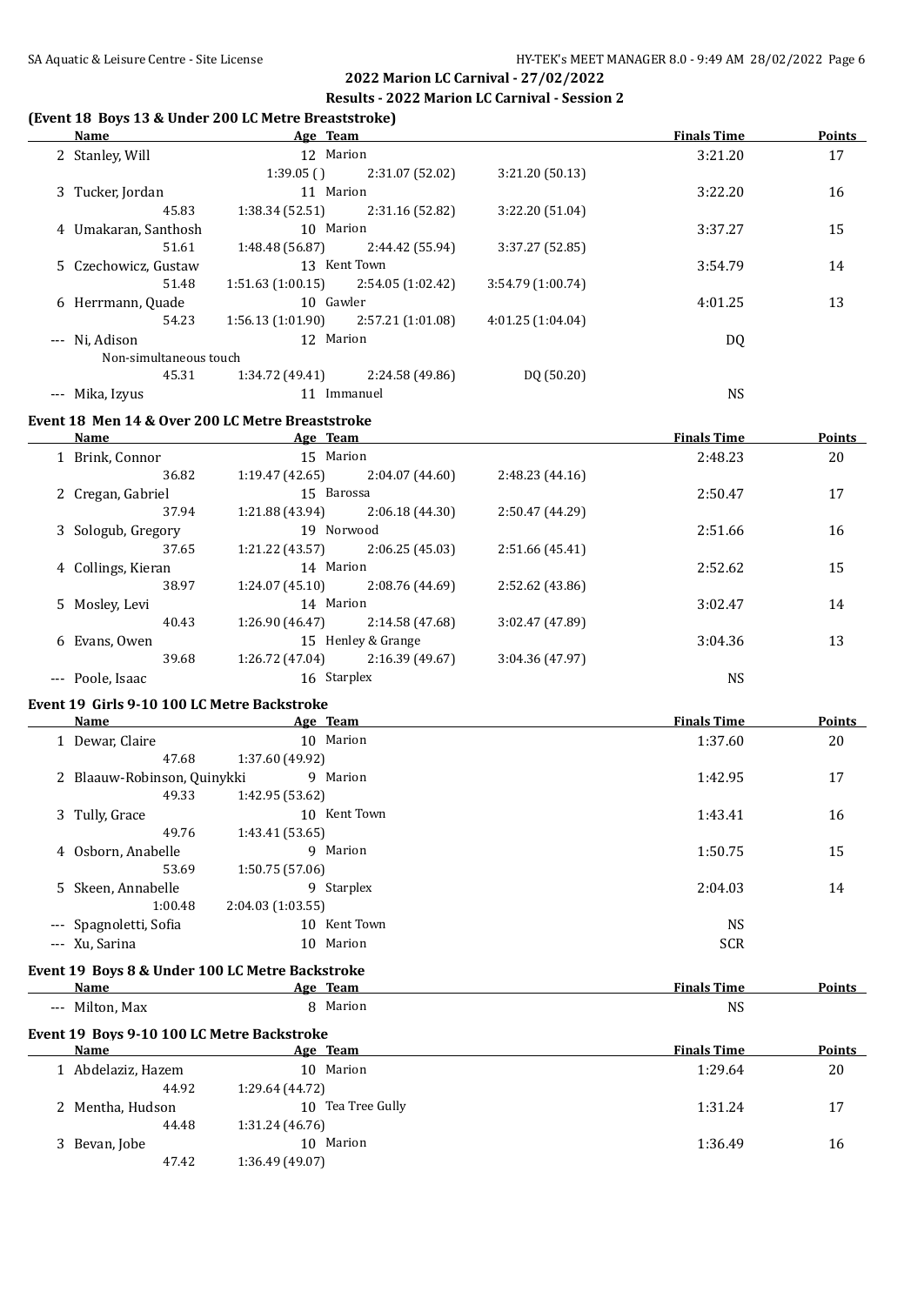#### **(Event 19 Boys 9-10 100 LC Metre Backstroke)**

| <b>Name</b>                                  | Age Team        | <b>Finals Time</b> | <b>Points</b> |
|----------------------------------------------|-----------------|--------------------|---------------|
| 4 Umakaran, Santhosh                         | 10 Marion       | 1:39.58            | 15            |
| 50.17                                        | 1:39.58 (49.41) |                    |               |
| 5 Stubbings, Ewan                            | 10 Starplex     | 1:40.67            | 14            |
| Event 20 Girls 11-12 100 LC Metre Backstroke |                 |                    |               |
| Name                                         | Age Team        | <b>Finals Time</b> | <b>Points</b> |
| 1 Hallam, Sophia                             | 11 Marion       | 1:19.58            | 20            |
| 38.98                                        | 1:19.58 (40.60) |                    |               |
| 2 Osborn, Jessica                            | 11 Marion       | 1:21.65            | 17            |
| 40.02                                        | 1:21.65 (41.63) |                    |               |
| 3 Thomas, Milla                              | 12 Kent Town    | 1:21.94            | 16            |
| 39.40                                        | 1:21.94 (42.54) |                    |               |
| 4 Daunt, Emily                               | 11 Marion       | 1:23.39            | 15            |
| 40.34                                        | 1:23.39 (43.05) |                    |               |
| 5 Bevan, Jasmine                             | 12 Marion       | 1:24.07            | 14            |
| 41.38                                        | 1:24.07 (42.69) |                    |               |
| 6 Sherwell, Amber                            | 11 Norwood      | 1:25.47            | 13            |
| 7 Sebestyen, Laura                           | 11 Marion       | 1:27.78            | 12            |
| 43.56                                        | 1:27.78 (44.22) |                    |               |
| 8 Giro, Aleksandra                           | 11 Payneham     | 1:28.35            | 11            |
| 43.98                                        | 1:28.35 (44.37) |                    |               |
| 9 Ewer, Sophie                               | 12 Kent Town    | 1:32.58            | 9             |
| 43.94                                        | 1:32.58 (48.64) |                    |               |
| 10 Waller, Arabella                          | 11 Marion       | 1:34.91            | 7             |
| 48.45                                        | 1:34.91 (46.46) |                    |               |
| 11 McKellar-Stewart, Harper                  | 11 Marion       | 1:38.08            | 6             |
| 48.84                                        | 1:38.08 (49.24) |                    |               |
| 12 Perry, Madeline                           | 12 Payneham     | 1:38.24            | 5             |
| 48.24                                        | 1:38.24 (50.00) |                    |               |
| 13 Murray, Cleo                              | 11 Norwood      | 1:39.83            | 4             |
| 48.32                                        | 1:39.83 (51.51) |                    |               |
| 14 Blaauw-Robinson, Tauwri                   | 11 Marion       | 1:47.60            | 3             |
| 50.59                                        | 1:47.60 (57.01) |                    |               |
| Ravenscroft, Olivia                          | 12 Marion       | NS                 |               |
| --- Kornmeier, Lily                          | 12 Marion       | <b>NS</b>          |               |
| --- Hartwig, Ava                             | 11 Norwood      | NS                 |               |
| --- Rezaei, Diana                            | 12 Marion       | <b>NS</b>          |               |
|                                              |                 |                    |               |

# **Event 20 Girls 13-14 100 LC Metre Backstroke**

|    | Name                | Age Team        | <b>Finals Time</b> | <b>Points</b> |
|----|---------------------|-----------------|--------------------|---------------|
|    | 1 Dingwall, Alinta  | 14 Immanuel     | 1:13.50            | 20            |
|    | 35.37               | 1:13.50(38.13)  |                    |               |
|    | 2 Morton, Grace     | 13 Norwood      | 1:15.18            | 17            |
|    | 36.51               | 1:15.18(38.67)  |                    |               |
|    | 3 McAvaney, Laura   | 14 Immanuel     | 1:16.20            | 16            |
|    | 37.92               | 1:16.20 (38.28) |                    |               |
|    | 4 Scarr, Elysia     | 14 Kent Town    | 1:17.90            | 15            |
|    | 38.23               | 1:17.90(39.67)  |                    |               |
|    | 5 Borgmeyer, Claire | 13 Immanuel     | 1:18.56            | 14            |
|    | 38.74               | 1:18.56 (39.82) |                    |               |
|    | 6 Green, Charlise   | 13 Immanuel     | 1:22.35            | 13            |
|    | 40.77               | 1:22.35(41.58)  |                    |               |
|    | 7 Fanning, Holly    | 13 Marion       | 1:23.29            | 12            |
|    | 8 Hebart, Lily      | 13 Payneham     | 1:24.97            | 11            |
|    | 9 Davies, Rosie     | 13 Immanuel     | 1:25.48            | 9             |
|    | 40.98               | 1:25.48 (44.50) |                    |               |
| 10 | Williams, Eve       | 13 Norwood      | 1:25.59            | 7             |
|    | 41.27               | 1:25.59 (44.32) |                    |               |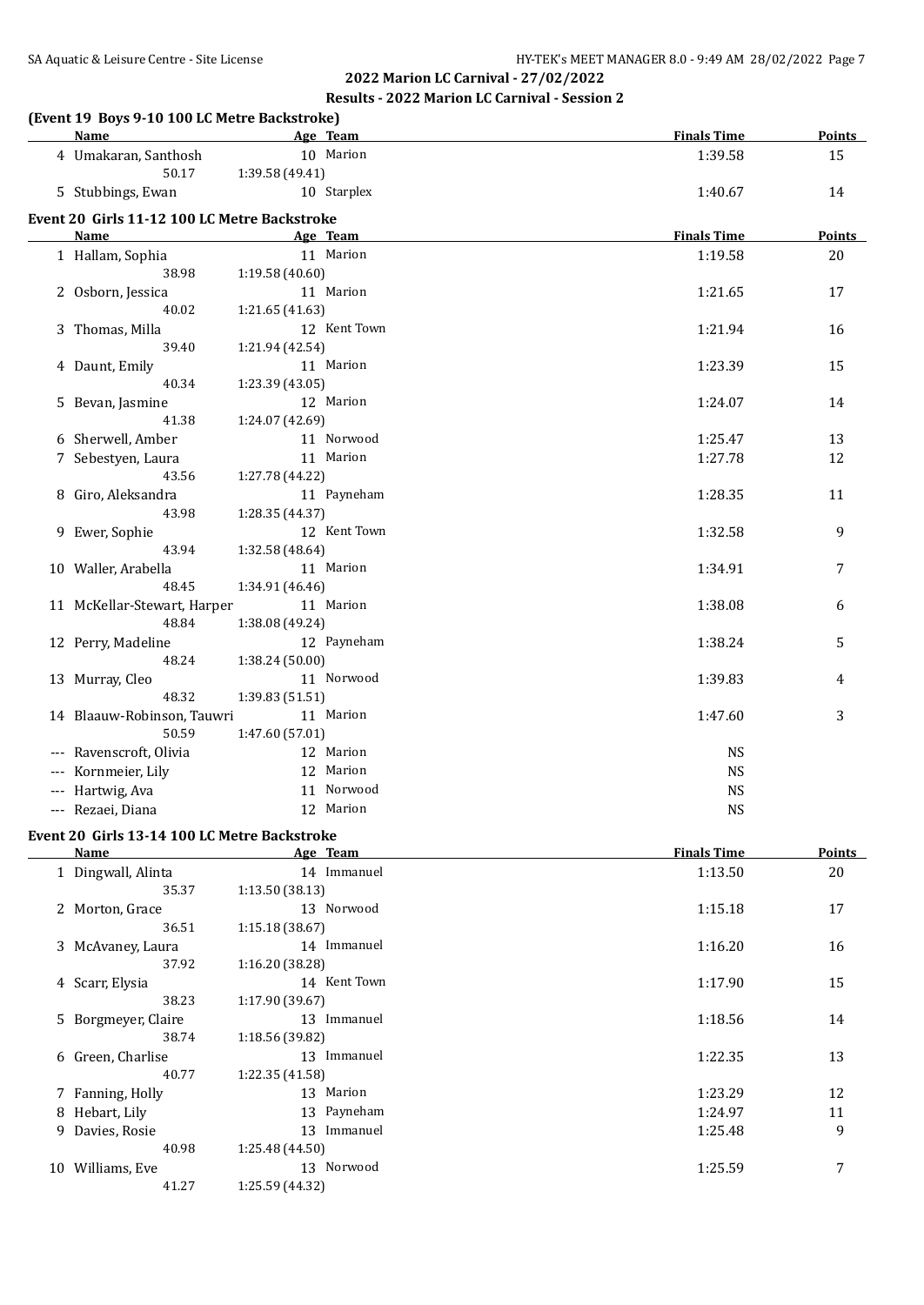# **(Event 20 Girls 13-14 100 LC Metre Backstroke)**

|                     | Name                 | Age Team            | <b>Finals Time</b> | <b>Points</b> |
|---------------------|----------------------|---------------------|--------------------|---------------|
|                     | 11 McLeod, Elsa      | Norwood<br>13.      | 1:27.39            | 6             |
|                     | 43.52                | 1:27.39 (43.87)     |                    |               |
|                     | 12 Arnott, Ailsa     | 14 Marion           | 1:38.88            |               |
|                     | 46.73                | 1:38.88(52.15)      |                    |               |
|                     | 13 Shrestha, Pranita | Marion<br>14        | 1:41.28            | 4             |
|                     | --- Smith, Keeley    | Murray Bridge<br>14 | NS                 |               |
| $\qquad \qquad - -$ | Mickan, Asta         | Barossa<br>13.      | <b>SCR</b>         |               |

## **Event 20 Women 15-99 100 LC Metre Backstroke**

| Name                    | Age Team                    | <b>Finals Time</b> | <b>Points</b> |
|-------------------------|-----------------------------|--------------------|---------------|
| 1 Reimann, Phoebe       | 15 Starplex                 | 1:14.09            | 20            |
| 35.08                   | 1:14.09(39.01)              |                    |               |
| 2 Doyle, Lily           | 15 Marion                   | 1:15.81            | 17            |
| 37.07                   | 1:15.81(38.74)              |                    |               |
| 3 Laird-Britton, Hunter | 15 Marion                   | 1:17.85            | 16            |
| 38.45                   | 1:17.85(39.40)              |                    |               |
| 4 Downie, Amelia        | Immanuel<br>15 <sup>2</sup> | 1:20.27            | 15            |
| 39.05                   | 1:20.27 (41.22)             |                    |               |
| 5 Adams, Sasha          | 15 Immanuel                 | 1:20.37            | 14            |
| 39.23                   | 1:20.37(41.14)              |                    |               |
| --- McAvaney, Georgia   | Immanuel<br>15              | <b>NS</b>          |               |
| --- Axon, Mya           | 15 Marion                   | <b>NS</b>          |               |

#### **Event 20 Boys 11-12 100 LC Metre Backstroke**

| <b>Name</b>                 | Age Team          | <b>Finals Time</b> | <b>Points</b> |
|-----------------------------|-------------------|--------------------|---------------|
| 1 Spyrou, Daniel            | 12 Norwood        | 1:25.41            | 20            |
| 42.16                       | 1:25.41 (43.25)   |                    |               |
| 2 Dingle, Keanu             | 12 Starplex       | 1:26.98            | 17            |
| 43.58                       | 1:26.98 (43.40)   |                    |               |
| 3 Martin, Jack              | 12 Marion         | 1:27.78            | 16            |
| 41.52                       | 1:27.78 (46.26)   |                    |               |
| 4 Schulz, Nathan            | 12 Mountain Pool  | 1:27.86            | 15            |
| 43.71                       | 1:27.86 (44.15)   |                    |               |
| 5 Collings, Joshua          | 11 Marion         | 1:29.23            | 14            |
| 44.65                       | 1:29.23 (44.58)   |                    |               |
| 6 Stanley, Will             | 12 Marion         | 1:29.37            | 13            |
| 44.22                       | 1:29.37 (45.15)   |                    |               |
| 7 Blaauw-Robinson, Blainson | 12 Marion         | 1:30.69            | 12            |
| 43.63                       | 1:30.69(47.06)    |                    |               |
| 8 Hay, Owen                 | 11 Tea Tree Gully | 1:35.42            | 11            |
| 48.12                       | 1:35.42 (47.30)   |                    |               |
| 9 Taylor, Harry             | 11 Norwood        | 1:35.80            | 9             |
| 46.69                       | 1:35.80(49.11)    |                    |               |
| 10 Barratt, Zachery         | 11 Silver City    | 1:37.75            | 7             |
| 48.79                       | 1:37.75 (48.96)   |                    |               |
| --- Watson, Trent           | 11 Tea Tree Gully | DQ                 |               |
| False start                 |                   |                    |               |
| 43.92                       | DQ (47.69)        |                    |               |
| --- Birchenough, Owen       | 12 Marion         | <b>NS</b>          |               |

#### **Event 20 Boys 13-14 100 LC Metre Backstroke**

| Name                  | Age Team       | <b>Finals Time</b> | Points |
|-----------------------|----------------|--------------------|--------|
| 1 Stubbings, Harrison | 14 Starplex    | 1:09.44            | 20     |
| 33.22                 | 1:09.44(36.22) |                    |        |
| 2 Altiok, Ali         | 13 Marion      | 1:11.41            | 17     |
| 34.71                 | 1:11.41(36.70) |                    |        |
| 3 Tucker, Zachary     | 14 Marion      | 1:18.78            | 16     |
| 38.54                 | 1:18.78(40.24) |                    |        |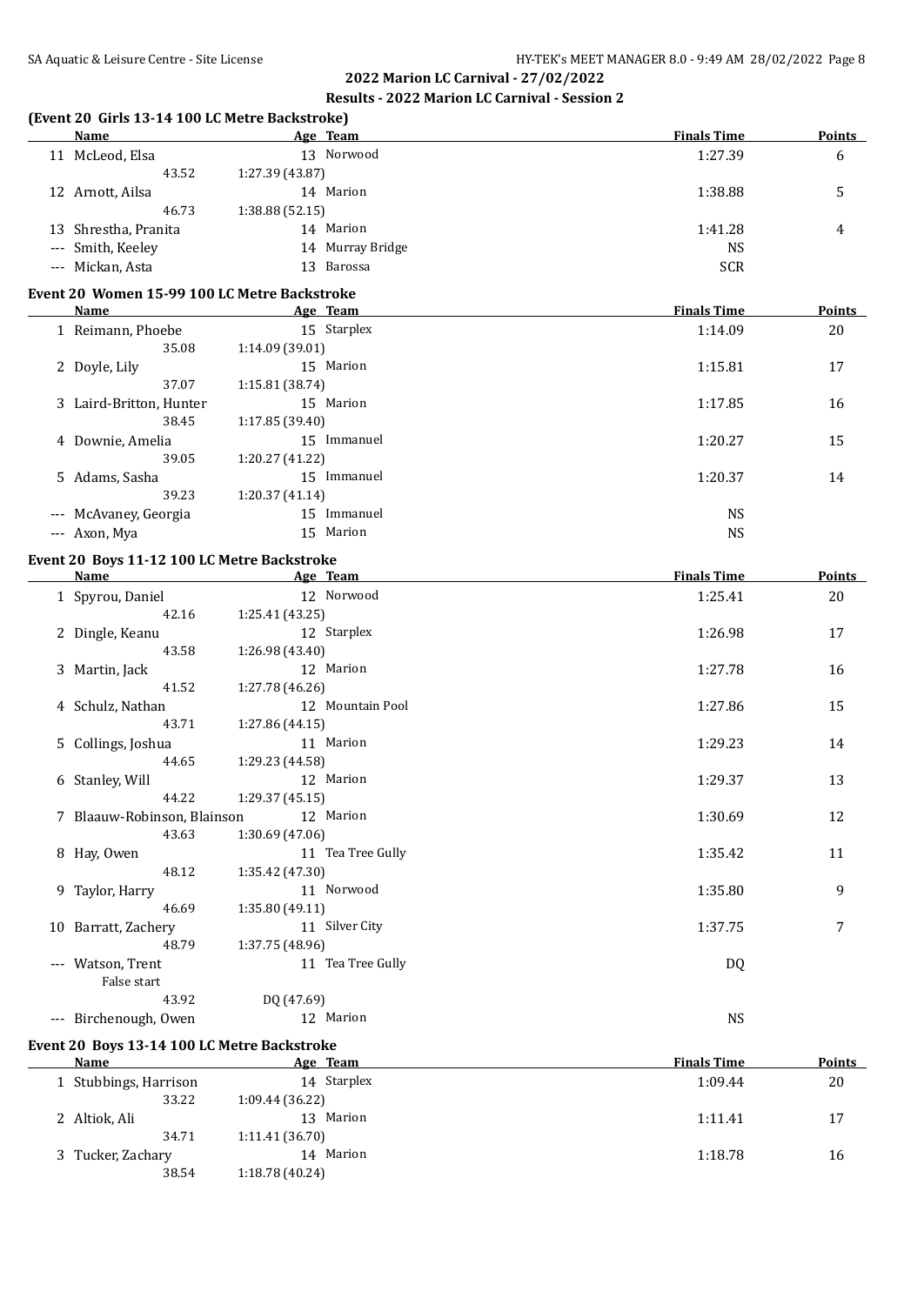#### **(Event 20 Boys 13-14 100 LC Metre Backstroke)**

| <b>Name</b>         | Age Team        | <b>Finals Time</b> | <b>Points</b> |
|---------------------|-----------------|--------------------|---------------|
| 4 Menadue, Benjamin | 14 Berri (Sa)   | 1:19.65            | 15            |
| 38.57               | 1:19.65(41.08)  |                    |               |
| 5 Barresi, Antony   | 13 Norwood      | 1:21.61            | 14            |
| 40.39               | 1:21.61 (41.22) |                    |               |
| 6 O'Neill, Joshua   | Marion<br>13    | 1:22.07            | 13            |
| 39.03               | 1:22.07 (43.04) |                    |               |
| 7 Brooks, Hayden    | 14 Marion       | 1:23.41            | 12            |
| 40.70               | 1:23.41(42.71)  |                    |               |
|                     |                 |                    |               |

## **Event 20 Men 15-99 100 LC Metre Backstroke**

| Name                 | Age Team          | <b>Finals Time</b> | <b>Points</b> |
|----------------------|-------------------|--------------------|---------------|
| Atherton, Oliver     | 16 Kent Town      | 1:01.23            | 20            |
| 30.41                | 1:01.23 (30.82)   |                    |               |
| 2 Dunning, Elliot    | 15 Payneham       | 1:17.55            | 17            |
| 39.21                | 1:17.55(38.34)    |                    |               |
| Mazurek, Aaron<br>3. | 15 Marion         | 1:43.60            | 16            |
| 51.14                | 1:43.60 (52.46)   |                    |               |
| --- Watson, Luke     | 16 Tea Tree Gully | NS                 |               |
| --- Hamlyn, Lachlan  | 16 Norwood        | NS                 |               |

#### **Event 21 Girls 9-10 50 LC Metre Breaststroke**

| Name                        |     | Age Team   | <b>Finals Time</b> | <b>Points</b> |
|-----------------------------|-----|------------|--------------------|---------------|
| 1 Venables, Kiana           |     | 10 Unley   | 46.06              | 20            |
| 2 Osborn, Anabelle          |     | 9 Marion   | 52.55              | 17            |
| 3 Davies, Charlotte         |     | 9 Marion   | 53.42              | 16            |
| 4 Milera, Latoya            |     | 9 Marion   | 54.27              | 15            |
| 5 Vick, Amelia              |     | 10 Marion  | 55.12              | 14            |
| 6 Blaauw-Robinson, Quinykki | 9   | Marion     | 56.55              | 13            |
| 7 Tully, Grace              | 10. | Kent Town  | 57.02              | 12            |
| 8 Nolan, Elke               |     | 10 Marion  | 58.47              | 11            |
| 9 Skeen, Annabelle          |     | 9 Starplex | 1:04.68            | 9             |
| 10 Xu, Sarina               |     | 10 Marion  | 1:09.69            | 7             |
| --- Spagnoletti, Sofia      | 10. | Kent Town  | <b>NS</b>          |               |

#### **Event 21 Boys 8 & Under 50 LC Metre Breaststroke**

| Name                 | Age Team | <b>Finals Time</b> | <b>Points</b> |
|----------------------|----------|--------------------|---------------|
| 1 Mosley, Luey       | Marion   | 1:04.06            | 20            |
| 2 Geister, Sonny     | Barossa  | 1:10.49            | 17            |
| Milton, Max<br>$---$ | Marion   | NS                 |               |

#### **Event 21 Boys 9-10 50 LC Metre Breaststroke**

| Name |                                                                                                                                                                                    | <b>Finals Time</b>                                                                                                           | <b>Points</b> |
|------|------------------------------------------------------------------------------------------------------------------------------------------------------------------------------------|------------------------------------------------------------------------------------------------------------------------------|---------------|
|      |                                                                                                                                                                                    | 49.00                                                                                                                        | 20            |
|      |                                                                                                                                                                                    | 50.01                                                                                                                        | 17            |
|      |                                                                                                                                                                                    | 53.04                                                                                                                        | 16            |
|      |                                                                                                                                                                                    | 53.05                                                                                                                        | 15            |
|      |                                                                                                                                                                                    | 55.33                                                                                                                        | 14            |
|      |                                                                                                                                                                                    | 57.73                                                                                                                        | 13            |
|      |                                                                                                                                                                                    | 1:02.02                                                                                                                      | 12            |
|      |                                                                                                                                                                                    | 1:04.11                                                                                                                      | 11            |
|      |                                                                                                                                                                                    | NS                                                                                                                           |               |
|      | 1 Bevan, Jobe<br>2 Umakaran, Santhosh<br>3 Herrmann, Quade<br>4 Abdelaziz, Hazem<br>5 Edano, Rhys<br>6 Sutton, Hugh<br>7 Mosley, Liam<br>8 Fanning, Jack<br>--- Birchenough, Louis | Age Team<br>10 Marion<br>10 Marion<br>10 Gawler<br>10 Marion<br>10 Marion<br>9 Marion<br>10 Marion<br>10 Marion<br>10 Marion |               |

#### **Event 22 Girls 11-12 50 LC Metre Breaststroke**

|    | Name              | Age Team     | <b>Finals Time</b> | <b>Points</b> |
|----|-------------------|--------------|--------------------|---------------|
|    | 1 Rezaei, Diana   | 12 Marion    | 38.65              | 20            |
|    | 2 Daunt, Emily    | Marion       | 42.78              | 17            |
| *3 | Placanica, Alesha | Clovercrest  | 44.22              | 15.50         |
| *3 | Thomas, Milla     | 12 Kent Town | 44.22              | 15.50         |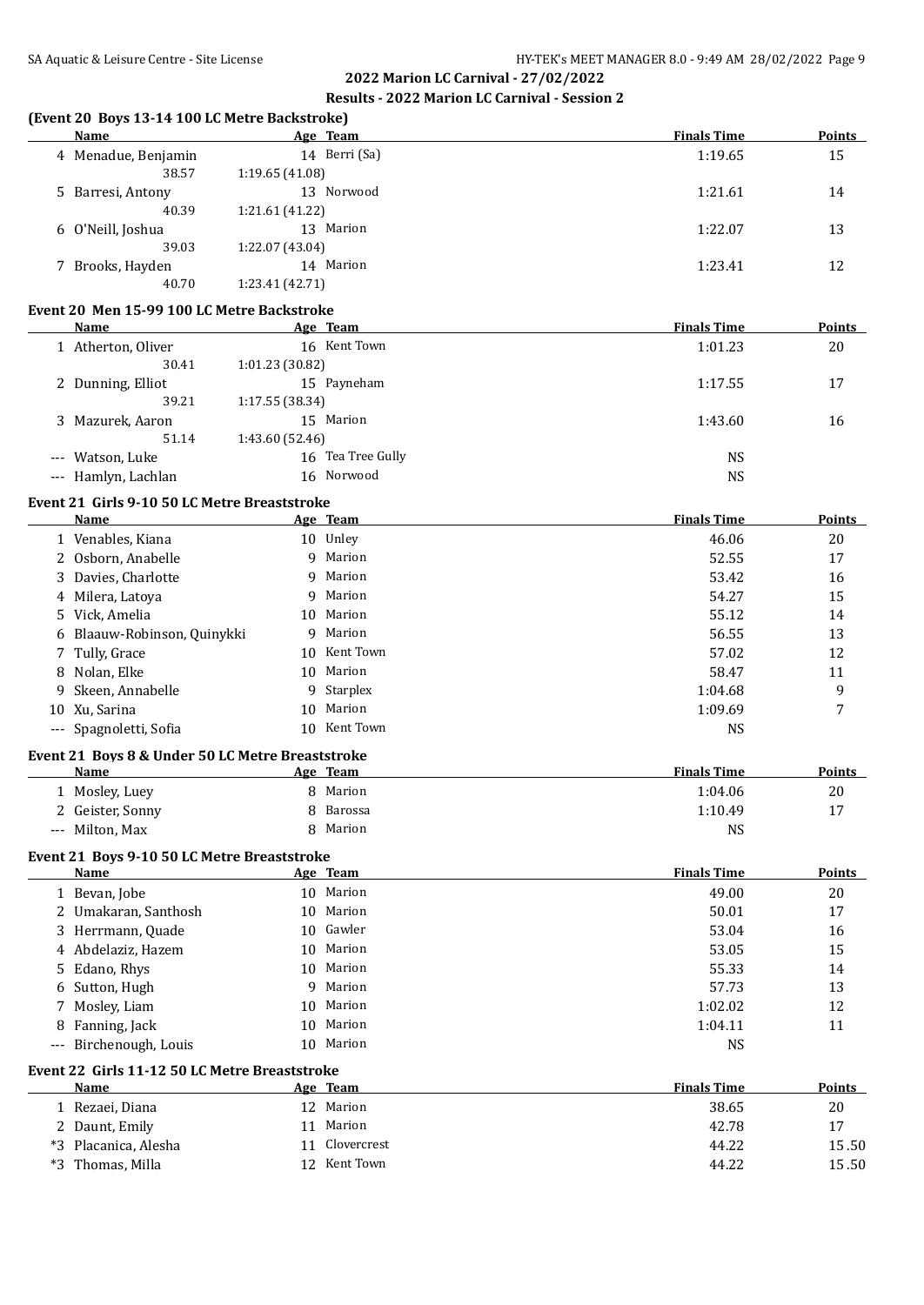# **(Event 22 Girls 11-12 50 LC Metre Breaststroke)**

|       | <u>Name</u>              |    | Age Team   | <b>Finals Time</b> | <b>Points</b> |
|-------|--------------------------|----|------------|--------------------|---------------|
| 5.    | Osborn, Jessica          | 11 | Marion     | 44.27              | 14            |
| 6     | Ewer, Sophie             | 12 | Kent Town  | 44.88              | 13            |
|       | Mannini, Eva             | 12 | Unley      | 45.17              | 12            |
| 8     | Ashmead, Annabel         | 11 | Barossa    | 45.21              | 11            |
| 9     | Hallam, Sophia           | 11 | Marion     | 45.49              | 9             |
| 10    | Joy, Sofia               | 12 | Norwood    | 45.77              | 7             |
| 11    | Geister, Leni            | 11 | Barossa    | 46.96              | 6             |
| 12    | Tham, Krystelle          | 12 | Kent Town  | 48.82              | 5             |
| 13    | Perry, Madeline          | 12 | Payneham   | 49.42              | 4             |
| 14    | Sherwell, Amber          | 11 | Norwood    | 49.63              | 3             |
| 15    | Roberts, Chelsy          | 12 | Kent Town  | 49.75              | 2             |
| 16    | Ravenscroft, Olivia      | 12 | Marion     | 50.60              | 1             |
| 17    | Armitage, Zara           | 12 | Kent Town  | 50.61              |               |
| 18    | Waller, Arabella         | 11 | Marion     | 50.65              |               |
| 19    | Skeen, Sophie            | 11 | Starplex   | 52.04              |               |
| 20    | Murray, Cleo             | 11 | Norwood    | 53.15              |               |
| 21    | McKellar-Stewart, Harper | 11 | Marion     | 54.01              |               |
| 22    | Verri, Mackenzie         | 12 | Unley      | 54.99              |               |
| 23    | Taylor-Ziersch, Bethany  | 12 | Marion     | 56.54              |               |
| 24    | Blaauw-Robinson, Tauwri  | 11 | Marion     | 1:03.74            |               |
| $---$ | Kovacic, Talulah         | 12 | Marion     | <b>NS</b>          |               |
| $---$ | Cox, Emmy                |    | 12 Barossa | <b>SCR</b>         |               |

#### **Event 22 Girls 13-14 50 LC Metre Breaststroke**

|       | <b>Name</b>             |    | Age Team       | <b>Finals Time</b> | <b>Points</b> |
|-------|-------------------------|----|----------------|--------------------|---------------|
|       | 1 Borgmeyer, Claire     | 13 | Immanuel       | 35.97              | 20            |
|       | 2 Dingwall, Alinta      | 14 | Immanuel       | 37.41              | 17            |
| 3.    | Laird-Britton, Charlize | 13 | Marion         | 38.38              | 16            |
| 4     | Dowler, Isabella        | 13 | Starplex       | 39.54              | 15            |
|       | 5 Carr, Lucinda         | 14 | Marion         | 40.64              | 14            |
|       | 6 Joy, Matilda          | 14 | Norwood        | 41.37              | 13            |
|       | 7 Green, Charlise       | 13 | Immanuel       | 41.46              | 12            |
| 8     | Scarr, Elysia           | 14 | Kent Town      | 42.76              | 11            |
| 9     | Williams, Eve           | 13 | Norwood        | 42.81              | 9             |
| 10    | Schulz, Olivia          | 14 | Mountain Pool  | 44.28              | 7             |
| 11    | Sipahioglu, Deniz       | 13 | Tea Tree Gully | 46.08              | 6             |
| 12    | Mann, Kayla             | 13 | Mountain Pool  | 46.83              | 5             |
| 13    | Hogarth, Sophie         | 14 | Norwood        | 46.96              | 4             |
| 14    | Tsiros, Jasmine         | 13 | Norwood        | 47.49              | 3             |
|       | 15 Hebart, Lily         | 13 | Payneham       | 48.76              | 2             |
|       | 16 Lamming, Savannah    | 13 | Marion         | 55.56              | 1             |
| $---$ | Hanna, Maya             | 13 | Marion         | <b>NS</b>          |               |

# **Event 22 Women 15-99 50 LC Metre Breaststroke**

|    | Name                    |    | Age Team           | <b>Finals Time</b> | <b>Points</b> |
|----|-------------------------|----|--------------------|--------------------|---------------|
|    | 1 Oldsen, Ellysia       |    | 26 Marion          | 34.07              | 20            |
|    | 2 Rawson, Madeline      | 20 | Immanuel           | 35.42              | 17            |
|    | 3 Reimann, Phoebe       |    | 15 Starplex        | 36.10              | 16            |
|    | 4 Ashmead, Charlotte    |    | 15 Barossa         | 37.00              | 15            |
|    | 5 Trumble, Madeleine    |    | 15 Marion          | 37.19              | 14            |
|    | 6 Downie, Amelia        |    | 15 Immanuel        | 38.13              | 13            |
|    | 7 Laird-Britton, Hunter |    | 15 Marion          | 39.88              | 12            |
|    | 8 Axon, Mya             |    | 15 Marion          | 40.09              | 11            |
|    | 9 Munro, Grace          |    | 15 Henley & Grange | 42.86              | 9             |
| 10 | Blaskett, Ayla          | 15 | Norwood            | 42.90              | 7             |
|    | 11 Charles, Isabella    |    | 15 Marion          | 55.99              | 6             |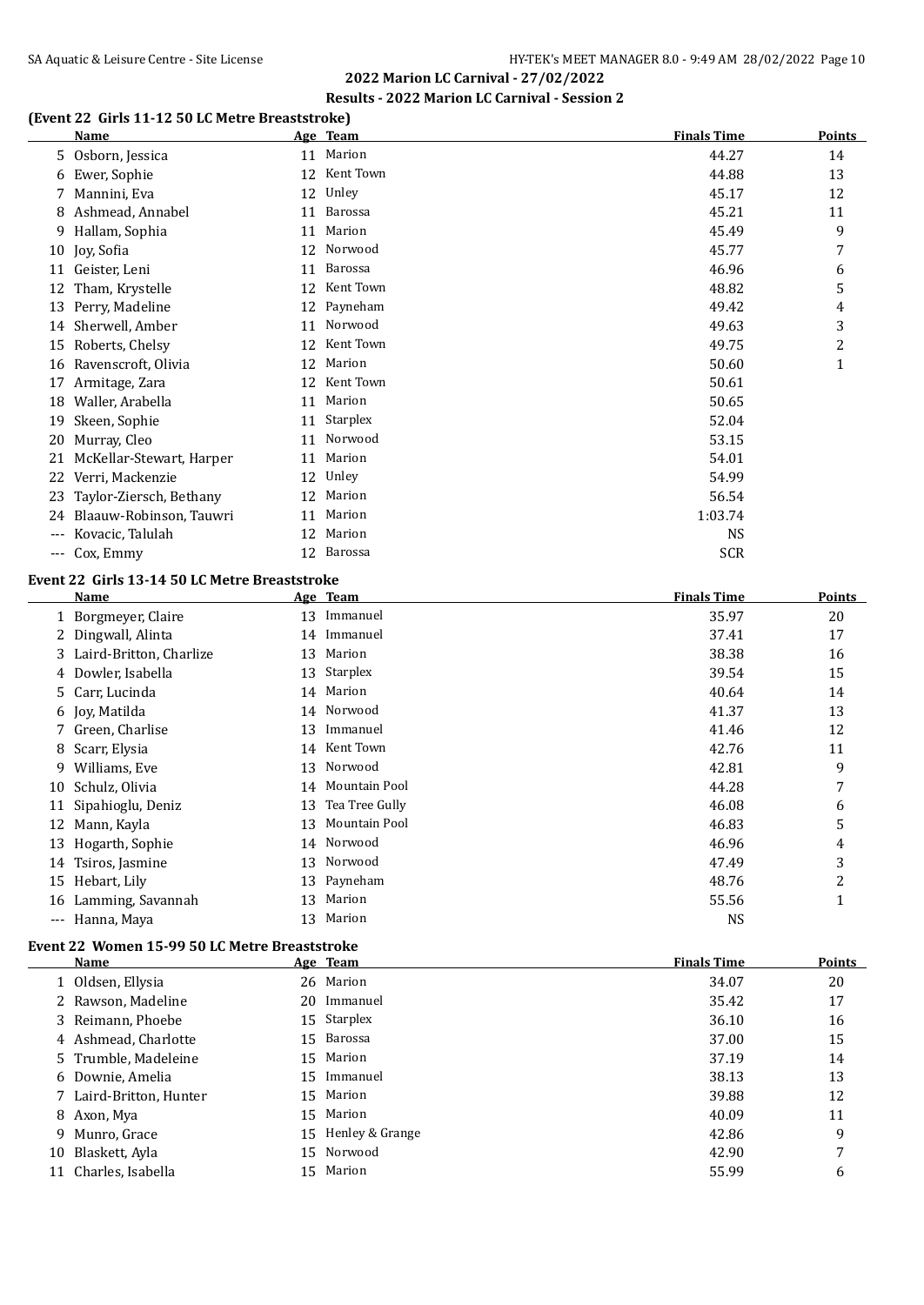|       |                                                 |    | 2022 Marion LC Carnival - 27/02/2022                 |                    |               |
|-------|-------------------------------------------------|----|------------------------------------------------------|--------------------|---------------|
|       |                                                 |    | <b>Results - 2022 Marion LC Carnival - Session 2</b> |                    |               |
|       | (Event 22 Women 15-99 50 LC Metre Breaststroke) |    |                                                      |                    |               |
|       | Name                                            |    | Age Team                                             | <b>Finals Time</b> | <b>Points</b> |
|       | 12 Herrmann, Jorja                              |    | 16 Gawler                                            | 1:00.73            | 5             |
|       | --- Adams, Sasha                                |    | 15 Immanuel                                          | <b>NS</b>          |               |
|       | Event 22 Boys 11-12 50 LC Metre Breaststroke    |    |                                                      |                    |               |
|       | Name                                            |    | Age Team                                             | <b>Finals Time</b> | <b>Points</b> |
|       | 1 Tucker, Jordan                                |    | 11 Marion                                            | 42.71              | 20            |
|       | 2 Birchenough, Owen                             |    | 12 Marion                                            | 42.78              | 17            |
| 3     | Stanley, Will                                   |    | 12 Marion                                            | 46.65              | 16            |
|       | 4 Herbst, Patrick                               |    | 12 Starplex                                          | 48.00              | 15            |
| 5.    | Blaauw-Robinson, Blainson                       |    | 12 Marion                                            | 48.61              | 14            |
| 6     | Dingle, Keanu                                   |    | 12 Starplex                                          | 48.81              | 13            |
|       | 7 Mosley, Leif                                  |    | 12 Marion                                            | 49.14              | 12            |
| 8     | Taylor, Harry                                   | 11 | Norwood                                              | 50.91              | 11            |
| 9     | Hay, Owen                                       | 11 | Tea Tree Gully                                       | 52.98              | 9             |
| $---$ | Mika, Izyus<br>False start                      |    | 11 Immanuel                                          | DQ                 |               |
|       | --- Spyrou, Daniel                              |    | 12 Norwood                                           | <b>NS</b>          |               |
|       | Event 22 Boys 13-14 50 LC Metre Breaststroke    |    |                                                      |                    |               |
|       | Name                                            |    | Age Team                                             | <b>Finals Time</b> | Points        |
|       | 1 Tucker, Axel                                  |    | 13 Marion                                            | 39.73              | 20            |
|       | 2 McNamara, Finn                                |    | 13 Norwood                                           | 40.22              | 17            |
|       | 3 Owuor, Keita                                  |    | 14 Marion                                            | 41.58              | 16            |
|       | 4 Menadue, Benjamin                             |    | 14 Berri (Sa)                                        | 42.13              | 15            |
| 5.    | Barratt, Max                                    | 13 | Silver City                                          | 42.22              | 14            |
|       | 6 Abdelaziz, Malek                              | 13 | Marion                                               | 43.64              | 13            |
| 7     | Brooks, Hayden                                  |    | 14 Marion                                            | 45.51              | 12            |
| 8     | Cadzow, Aidan                                   |    | 14 Playford Aquatic                                  | 45.54              | 11            |
|       | 9 Fillmore, Noah                                | 13 | Onkaparinga                                          | 48.72              | 9             |
|       | Event 22 Men 15-99 50 LC Metre Breaststroke     |    |                                                      |                    |               |
|       | Name                                            |    | Age Team                                             | <b>Finals Time</b> | Points        |
|       | 1 Poole, Isaac                                  |    | 16 Starplex                                          | 31.92              | 20            |
|       | 2 Downie, Finn                                  |    | 17 Immanuel                                          | 33.49              | 17            |
|       | 3 Broniecki, Andre                              |    | 18 Marion                                            | 34.35              | 16            |
|       | 4 Lehmann, Reuben                               |    | 16 Immanuel                                          | 34.84              | 15            |
|       | 5 Cregan, Gabriel                               |    | 15 Barossa                                           | 34.98              | 14            |
|       | 6 Stephenson, Flynn                             | 15 | Marion                                               | 36.82              | 13            |
| 7     | Evans, Owen                                     |    | 15 Henley & Grange                                   | 37.32              | 12            |
| 8     | Sologub, Gregory                                | 19 | Norwood                                              | 37.46              | 11            |
|       | 9 Ward, Taj                                     | 21 | Marion                                               | 37.94              | 9             |
|       | 10 Baynes, Bay-lih                              |    | 15 Norwood                                           | 43.13              | 7             |
|       | 11 Dunning, Elliot                              |    | 15 Payneham                                          | 44.44              | 6             |

#### **Event 23 Girls 13 & Under 200 LC Metre Backstroke**

| Name                    | Age Team       |                 |                 | <b>Finals Time</b> | <b>Points</b> |
|-------------------------|----------------|-----------------|-----------------|--------------------|---------------|
| 1 Morton, Grace         | 13.            | Norwood         |                 | 2:39.11            | 20            |
| 37.89                   | 1:18.52(40.63) | 1:59.90 (41.38) | 2:39.11 (39.21) |                    |               |
| 2 Hallam, Sophia        | 11 Marion      |                 |                 | 2:44.95            | 17            |
| 38.72                   | 1:20.55(41.83) | 2:04.06(43.51)  | 2:44.95 (40.89) |                    |               |
| 3 Czechowicz, Katarina  | 13             | Kent Town       |                 | 2:52.65            | 16            |
| 40.85                   | 1:26.36(45.51) | 2:10.49(44.13)  | 2:52.65(42.16)  |                    |               |
| --- Sherwell, Amber     | 11             | Norwood         |                 | <b>NS</b>          |               |
| --- Ravenscroft, Olivia | 12 Marion      |                 |                 | <b>NS</b>          |               |
|                         |                |                 |                 |                    |               |

12 Mazurek, Aaron 15 Marion 15 Marion 56.61 5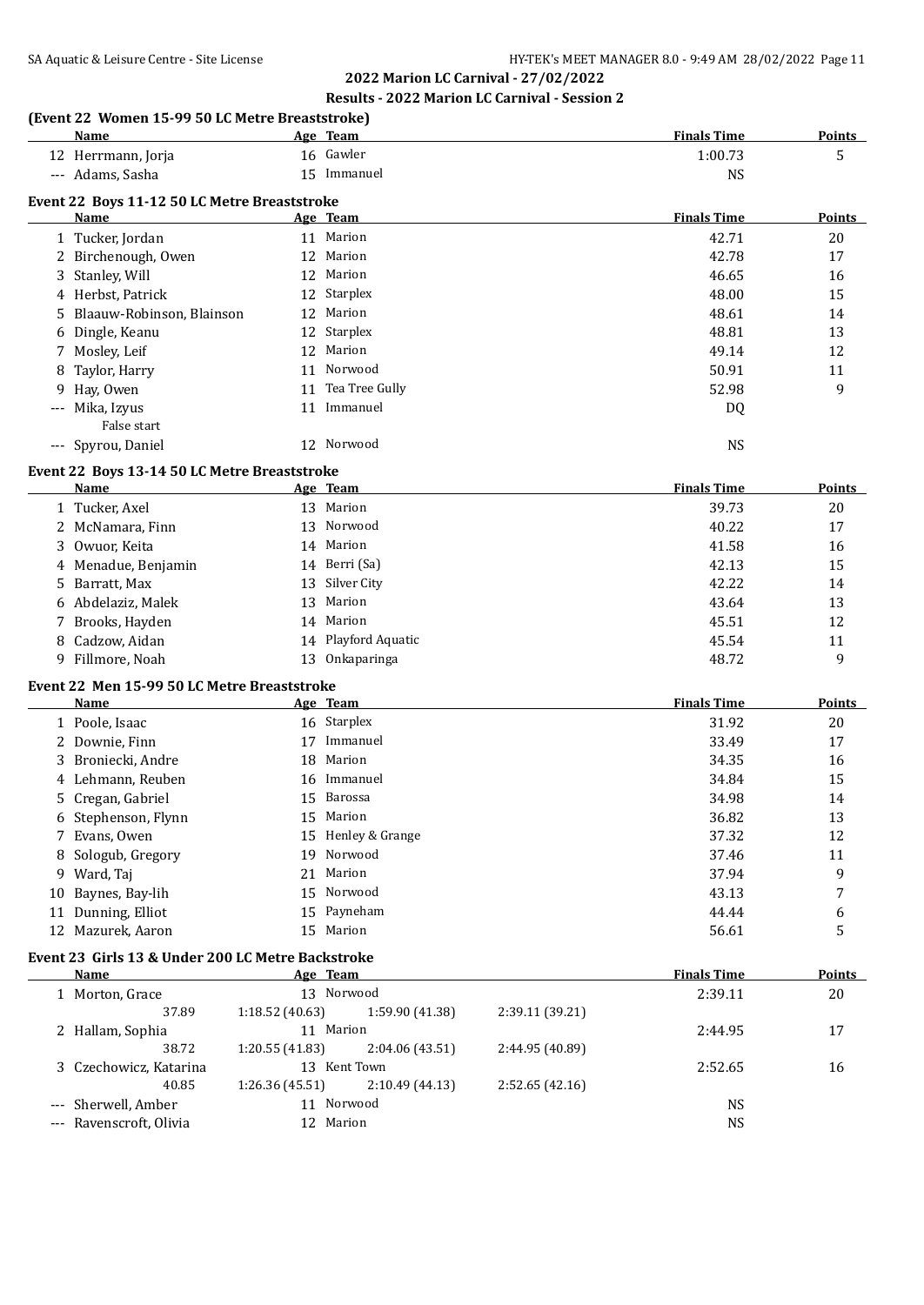#### **Event 23 Women 14 & Over 200 LC Metre Backstroke**

| Name              | Age Team        |                   |                 | <b>Finals Time</b> | Points |
|-------------------|-----------------|-------------------|-----------------|--------------------|--------|
| 1 Doyle, Lily     | 15 Marion       |                   |                 | 2:37.43            | 20     |
| 37.27             | 1:17.49(40.22)  | 1:57.37 (39.88)   | 2:37.43(40.06)  |                    |        |
| 2 McAvaney, Laura | 14              | Immanuel          |                 | 2:40.99            | 17     |
|                   | 1:20.19(        | 2:40.99 (1:20.80) |                 |                    |        |
| 3 Martin, Taliah  | 17              | Marion            |                 | 2:53.47            | 16     |
| 43.08             | 1:27.34 (44.26) | 2:11.75(44.41)    | 2:53.47 (41.72) |                    |        |

#### **Event 23 Boys 13 & Under 200 LC Metre Backstroke**

| <b>Name</b>          | Age Team       |                   |                 | <b>Finals Time</b> | <b>Points</b> |
|----------------------|----------------|-------------------|-----------------|--------------------|---------------|
| 1 Altiok, Ali        | 13 Marion      |                   |                 | 2:32.46            | 20            |
| 36.66                | 1:15.36(38.70) | 1:53.92 (38.56)   | 2:32.46 (38.54) |                    |               |
| 2 Ni, Adison         | 12 Marion      |                   |                 | 2:47.34            | 17            |
| 40.39                | 1:23.51(43.12) | 2:06.17(42.66)    | 2:47.34(41.17)  |                    |               |
| 3 Spyrou, Daniel     | 12 Norwood     |                   |                 | 3:02.82            | 16            |
| 43.40                | 1:30.26(46.86) | 2:18.51(48.25)    | 3:02.82 (44.31) |                    |               |
| 4 Mosley, Leif       | 12 Marion      |                   |                 | 3:02.85            | 15            |
| 44.28                | 1:31.08(46.80) | 2:18.03 (46.95)   | 3:02.85 (44.82) |                    |               |
| 5 Fettke, Lachlan    | 12 Marion      |                   |                 | 3:03.96            | 14            |
| 42.87                | 1:30.41(47.54) | 3:03.96(1:33.55)  |                 |                    |               |
| 6 Czechowicz, Gustaw |                | 13 Kent Town      |                 | 3:11.93            | 13            |
|                      | 1:34.15(       | 3:11.93 (1:37.78) |                 |                    |               |
| --- Tucker, Jordan   | 11 Marion      |                   |                 | <b>NS</b>          |               |
| --- Abdelaziz, Malek | 13 Marion      |                   |                 | <b>NS</b>          |               |

## **Event 23 Men 14 & Over 200 LC Metre Backstroke**

|   | Name               | Age Team        |                 |                 | <b>Finals Time</b> | <b>Points</b> |
|---|--------------------|-----------------|-----------------|-----------------|--------------------|---------------|
|   | 1 Atherton, Oliver | 16 Kent Town    |                 |                 | 2:16.31            | 20            |
|   | 32.15              | 1:06.88 (34.73) | 1:42.53 (35.65) | 2:16.31 (33.78) |                    |               |
|   | 2 Brink, Connor    | 15 Marion       |                 |                 | 2:26.96            | 17            |
|   | 34.50              | 1:11.46 (36.96) | 1:49.56 (38.10) | 2:26.96(37.40)  |                    |               |
|   | 3 Montes, Luke     | 14 Kent Town    |                 |                 | 2:33.70            | 16            |
|   | 36.65              | 1:17.22 (40.57) | 1:57.66 (40.44) | 2:33.70 (36.04) |                    |               |
|   | 4 Biddell, Blake   | 14 Norwood      |                 |                 | 2:42.25            | 15            |
|   | 39.64              | 1:21.91 (42.27) | 2:03.28 (41.37) | 2:42.25 (38.97) |                    |               |
|   | 5 Collings, Kieran | 14 Marion       |                 |                 | 2:43.23            | 14            |
|   | 39.49              | 1:20.84(41.35)  | 2:03.39(42.55)  | 2:43.23 (39.84) |                    |               |
|   | 6 Meaney, Anakin   | 14 Norwood      |                 |                 | 2:44.41            | 13            |
|   | 39.08              | 1:21.77 (42.69) | 2:04.86 (43.09) | 2:44.41 (39.55) |                    |               |
|   | 7 Tucker, Zachary  | 14 Marion       |                 |                 | 2:45.00            | 12            |
|   | 38.67              | 1:20.98(42.31)  | 2:03.87 (42.89) | 2:45.00(41.13)  |                    |               |
| 8 | Mosley, Levi       | 14 Marion       |                 |                 | 2:53.43            | 11            |
|   | 41.62              | 1:25.98 (44.36) | 2:10.80 (44.82) | 2:53.43 (42.63) |                    |               |

#### **Event 24 Girls 9-10 100 LC Metre Freestyle**

| Name                        | Age Team                  | <b>Finals Time</b> | Points |
|-----------------------------|---------------------------|--------------------|--------|
| 1 Blaauw-Robinson, Quinykki | Marion<br>9               | 1:30.57            | 20     |
| 42.50                       | 1:30.57(48.07)            |                    |        |
| 2 Vick, Amelia              | Marion<br>10 <sup>1</sup> | 1:30.77            | 17     |
| 3 Dewar, Claire             | Marion<br>10              | 1:31.36            | 16     |
| 42.26                       | 1:31.36(49.10)            |                    |        |
| 4 Beaumont, Eleanor         | 10 Unley                  | 1:34.37            | 15     |
| 5 Tully, Grace              | Kent Town<br>10           | 1:36.05            | 14     |
| 44.21                       | 1:36.05(51.84)            |                    |        |
| 6 Osborn, Anabelle          | 9 Marion                  | 1:37.41            | 13     |
| 45.11                       | 1:37.41(52.30)            |                    |        |
| --- Skeen, Annabelle        | 9 Starplex                | <b>NS</b>          |        |
| --- Spagnoletti, Sofia      | Kent Town<br>10           | <b>NS</b>          |        |
|                             |                           |                    |        |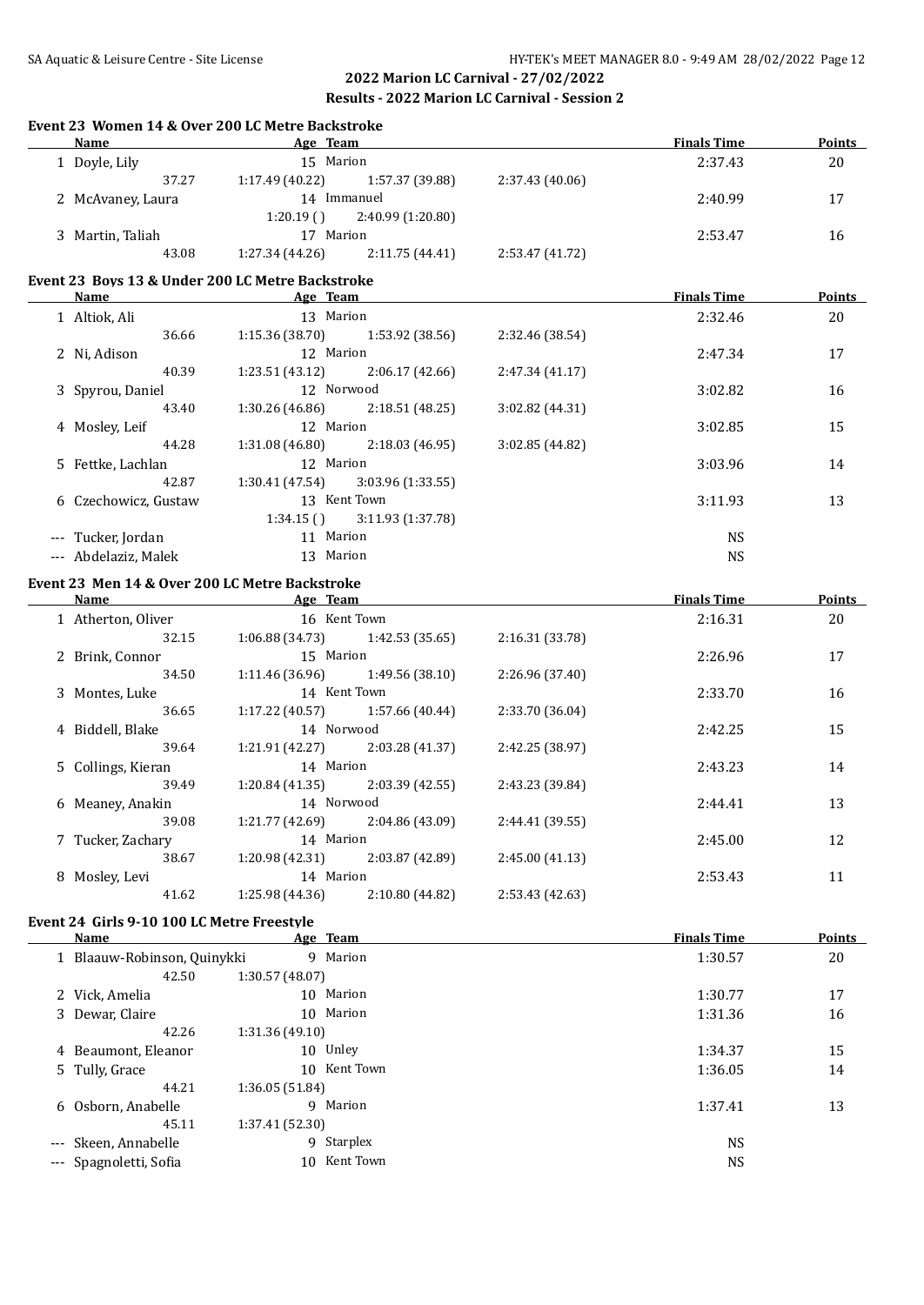| (Event 24 Girls 9-10 100 LC Metre Freestyle)<br>Name |                 | Age Team          | <b>Finals Time</b> | <b>Points</b> |
|------------------------------------------------------|-----------------|-------------------|--------------------|---------------|
| --- Xu, Sarina                                       |                 | 10 Marion         | <b>SCR</b>         |               |
| Event 24 Boys 8 & Under 100 LC Metre Freestyle       |                 |                   |                    |               |
| Name                                                 |                 | Age Team          | <b>Finals Time</b> | <b>Points</b> |
| 1 Geister, Sonny                                     |                 | 8 Barossa         | 1:35.21            | 20            |
| 45.60                                                | 1:35.21 (49.61) |                   |                    |               |
| --- Milton, Max                                      |                 | 8 Marion          | <b>NS</b>          |               |
|                                                      |                 |                   |                    |               |
| Event 24 Boys 9-10 100 LC Metre Freestyle<br>Name    |                 | Age Team          | <b>Finals Time</b> | <b>Points</b> |
| 1 Stubbings, Ewan                                    |                 | 10 Starplex       | 1:17.04            | 20            |
| 37.23                                                | 1:17.04 (39.81) |                   |                    |               |
|                                                      |                 | 10 Marion         |                    |               |
| 2 Abdelaziz, Hazem                                   |                 |                   | 1:19.37            | 17            |
| 38.74                                                | 1:19.37 (40.63) |                   |                    |               |
| 3 Bevan, Jobe                                        |                 | 10 Marion         | 1:20.67            | 16            |
| 38.92                                                | 1:20.67 (41.75) |                   |                    |               |
| 4 Umakaran, Santhosh                                 |                 | 10 Marion         | 1:24.66            | 15            |
| 40.72                                                | 1:24.66 (43.94) |                   |                    |               |
| 5 Baker, Ollie                                       |                 | 10 Payneham       | 1:26.78            | 14            |
| 43.49                                                | 1:26.78 (43.29) |                   |                    |               |
| 6 Mentha, Hudson                                     |                 | 10 Tea Tree Gully | 1:32.48            | 13            |
| 43.44                                                | 1:32.48 (49.04) |                   |                    |               |
| 7 Herrmann, Quade                                    |                 | 10 Gawler         | 1:35.07            | 12            |
| 44.42                                                | 1:35.07 (50.65) |                   |                    |               |
| 8 Fanning, Jack                                      |                 | 10 Marion         | 1:35.39            | 11            |
| 47.24                                                | 1:35.39(48.15)  |                   |                    |               |
|                                                      |                 |                   |                    |               |
| Event 25 Girls 11-12 100 LC Metre Freestyle          |                 |                   |                    |               |
| Name                                                 |                 | Age Team          | <b>Finals Time</b> | <b>Points</b> |
| 1 Rezaei, Diana                                      |                 | 12 Marion         | 1:08.28            | 20            |
| 32.42                                                | 1:08.28 (35.86) |                   |                    |               |
| 2 Osborn, Jessica                                    |                 | 11 Marion         | 1:08.54            | 17            |
| 3 Thomas, Milla                                      |                 | 12 Kent Town      | 1:09.53            | 16            |
| 33.03                                                | 1:09.53 (36.50) |                   |                    |               |
| 4 Daunt, Emily                                       |                 | 11 Marion         | 1:10.36            | 15            |
| 5 Hallam, Sophia                                     |                 | 11 Marion         | 1:10.56            | 14            |
| 33.80                                                | 1:10.56 (36.76) |                   |                    |               |
| 6 Geister, Leni                                      |                 | 11 Barossa        | 1:11.35            | 13            |
| 34.72                                                | 1:11.35 (36.63) |                   |                    |               |
| 7 Kovacic, Talulah                                   |                 | 12 Marion         | 1:13.71            | 12            |
| 35.35                                                | 1:13.71 (38.36) |                   |                    |               |
| 8 Placanica, Alesha                                  |                 | 11 Clovercrest    | 1:14.10            | 11            |
| 35.49                                                |                 |                   |                    |               |
|                                                      | 1:14.10 (38.61) |                   |                    |               |
| 9 Bevan, Jasmine                                     |                 | 12 Marion         | 1:14.73            | 9             |
| 36.02                                                | 1:14.73 (38.71) |                   |                    |               |
| 10 Ashmead, Annabel                                  |                 | 11 Barossa        | 1:16.47            | 7             |
| 36.22                                                | 1:16.47 (40.25) |                   |                    |               |
| 11 Roberts, Chelsy                                   |                 | 12 Kent Town      | 1:16.88            | 6             |
| 36.80                                                | 1:16.88 (40.08) |                   |                    |               |
| 12 Tham, Krystelle                                   |                 | 12 Kent Town      | 1:17.01            | 5             |
|                                                      |                 |                   |                    |               |
| 37.32                                                | 1:17.01 (39.69) | 11 Norwood        |                    |               |

14 Sebestyen, Laura 11 Marion 11 Marion 1:18.41 3

15 Giro, Aleksandra 11 Payneham 11 Payneham 1:18.80 2<br>16 Armitage, Zara 12 Kent Town 1:19.11 1 16 Armitage, Zara 12 Kent Town 1:19.11 1:19.11 1

36.73 1:18.16 (41.43)

38.20 1:18.41 (40.21)

36.94 1:19.11 (42.17)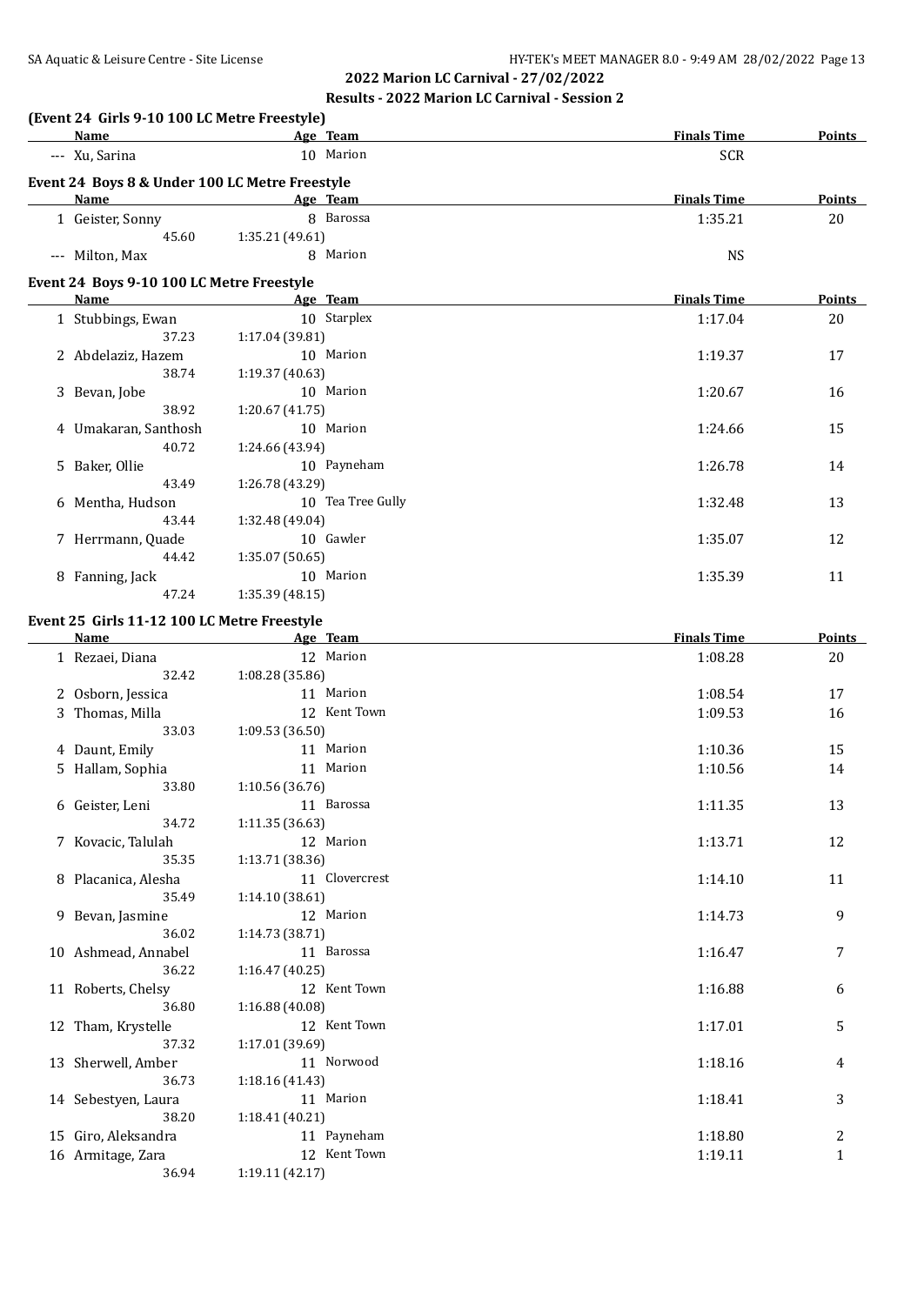## **(Event 25 Girls 11-12 100 LC Metre Freestyle)**

|                | Name                        |                 | Age Team    | <b>Finals Time</b> | <b>Points</b> |
|----------------|-----------------------------|-----------------|-------------|--------------------|---------------|
|                | 17 Joy, Sofia               |                 | 12 Norwood  | 1:19.49            |               |
|                | 38.56                       | 1:19.49 (40.93) |             |                    |               |
|                | 18 van Trigt, Leena         |                 | 11 Unley    | 1:20.42            |               |
|                | 19 Perry, Madeline          |                 | 12 Payneham | 1:20.79            |               |
|                | 40.76                       | 1:20.79 (40.03) |             |                    |               |
|                | 20 McKellar-Stewart, Harper |                 | 11 Marion   | 1:25.22            |               |
|                | 41.11                       | 1:25.22(44.11)  |             |                    |               |
|                | 21 Verri, Mackenzie         |                 | 12 Unley    | 1:25.35            |               |
|                | 41.38                       | 1:25.35 (43.97) |             |                    |               |
|                | 22 Zhao, Lexie              |                 | 11 Marion   | 1:28.04            |               |
|                | 40.04                       | 1:28.04 (48.00) |             |                    |               |
|                | 23 Skeen, Sophie            |                 | 11 Starplex | 1:28.23            |               |
|                | 41.40                       | 1:28.23 (46.83) |             |                    |               |
|                | 24 Blaauw-Robinson, Tauwri  |                 | 11 Marion   | 1:34.70            |               |
|                | 42.61                       | 1:34.70 (52.09) |             |                    |               |
|                | 25 Ravenscroft, Olivia      |                 | 12 Marion   | 1:35.33            |               |
|                | 43.36                       | 1:35.33 (51.97) |             |                    |               |
|                | 26 Taylor-Ziersch, Bethany  |                 | 12 Marion   | 1:38.44            |               |
|                | 46.96                       | 1:38.44(51.48)  |             |                    |               |
| ---            | Kornmeier, Lily             |                 | 12 Marion   | <b>NS</b>          |               |
| $\cdots$       | Hartwig, Ava                |                 | 11 Norwood  | <b>NS</b>          |               |
| $\overline{a}$ | Miller, Sutton              |                 | 11 Unley    | <b>SCR</b>         |               |
|                |                             |                 |             |                    |               |

#### **Event 25 Girls 13-14 100 LC Metre Freestyle**

| <b>Name</b>                | Age Team           | <b>Finals Time</b> | <b>Points</b> |
|----------------------------|--------------------|--------------------|---------------|
| 1 Burrows, Aleisha         | 14 Kent Town       | 1:03.66            | 20            |
| 29.62                      | 1:03.66 (34.04)    |                    |               |
| 2 Scarr, Elysia            | 14 Kent Town       | 1:06.59            | 17            |
| 31.80                      | 1:06.59 (34.79)    |                    |               |
| 3 Borgmeyer, Claire        | 13 Immanuel        | 1:06.71            | 16            |
| 32.82                      | 1:06.71 (33.89)    |                    |               |
| 4 Carr, Lucinda            | 14 Marion          | 1:06.72            | 15            |
| 31.42                      | 1:06.72 (35.30)    |                    |               |
| 5 Ashmead, Sophie          | 13 Barossa         | 1:07.08            | 14            |
| 32.52                      | 1:07.08 (34.56)    |                    |               |
| 6 Czechowicz, Katarina     | 13 Kent Town       | 1:07.41            | 13            |
| 32.23                      | 1:07.41 (35.18)    |                    |               |
| 7 Morton, Grace            | 13 Norwood         | 1:07.78            | 12            |
| 32.66                      | 1:07.78 (35.12)    |                    |               |
| 8 Munro, Holly             | 14 Henley & Grange | 1:08.34            | 11            |
| 33.54                      | 1:08.34 (34.80)    |                    |               |
| 9 Tsiros, Jasmine          | 13 Norwood         | 1:09.02            | 9             |
| 34.48                      | 1:09.02 (34.54)    |                    |               |
| 10 Laird-Britton, Charlize | 13 Marion          | 1:09.11            | 7             |
| 11 Fanning, Holly          | 13 Marion          | 1:09.56            | 6             |
| 33.85                      | 1:09.56 (35.71)    |                    |               |
| 12 Mann, Kayla             | 13 Mountain Pool   | 1:09.70            | 5             |
| 33.65                      | 1:09.70 (36.05)    |                    |               |
| 13 Green, Charlise         | 13 Immanuel        | 1:09.82            | 4             |
| 33.70                      | 1:09.82 (36.12)    |                    |               |
| 14 Dowler, Isabella        | 13 Starplex        | 1:09.89            | 3             |
| 33.25                      | 1:09.89 (36.64)    |                    |               |
| 15 Langmead, India         | 13 Henley & Grange | 1:10.46            | 2             |
| 33.96                      | 1:10.46(36.50)     |                    |               |
| 16 Davies, Rosie           | 13 Immanuel        | 1:12.17            | $\mathbf{1}$  |
| 34.16                      | 1:12.17 (38.01)    |                    |               |
| 17 McLeod, Elsa            | 13 Norwood         | 1:13.32            |               |
| 35.09                      | 1:13.32 (38.23)    |                    |               |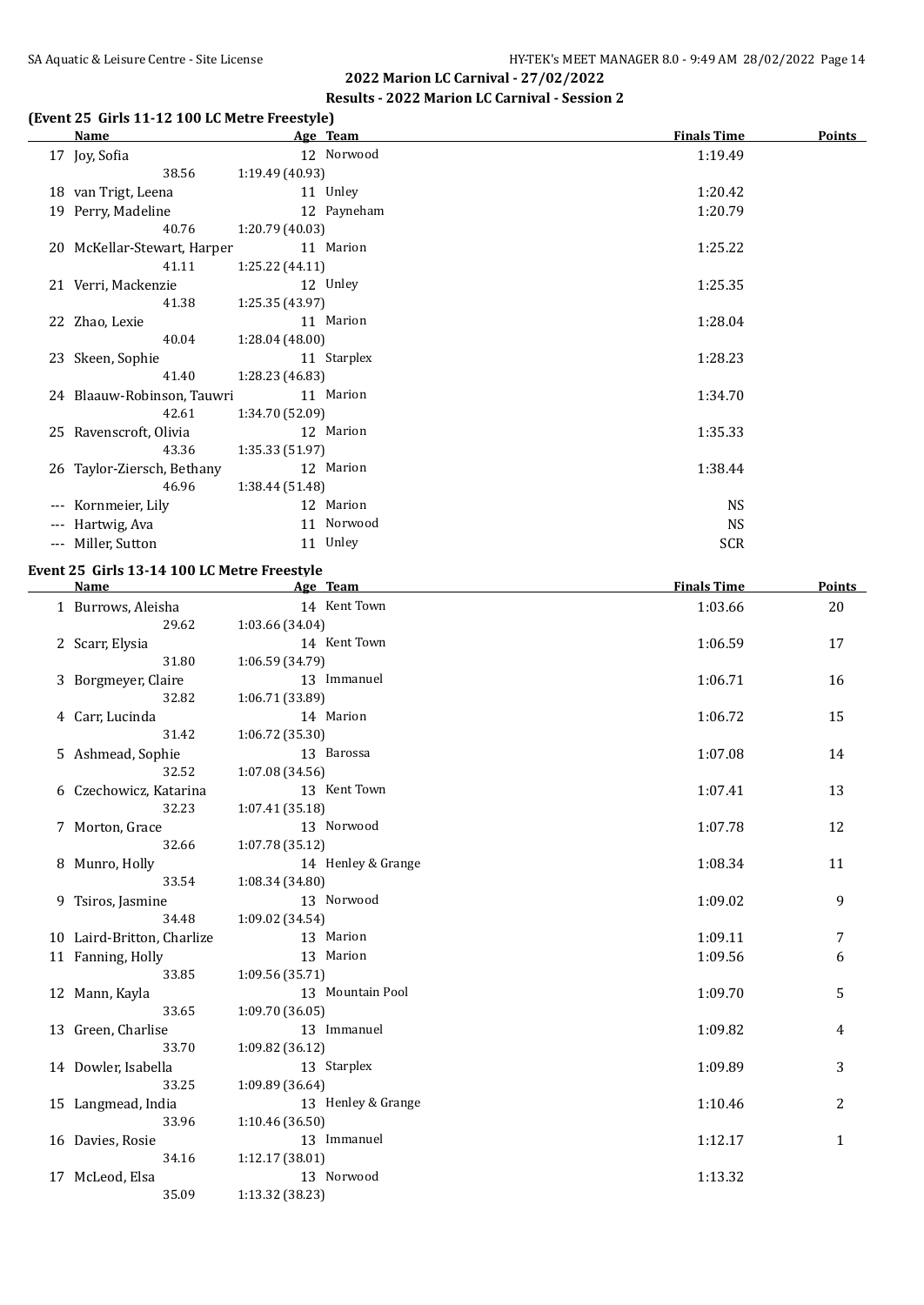#### **(Event 25 Girls 13-14 100 LC Metre Freestyle)**

|       | <b>Name</b>            | Age Team          | <b>Finals Time</b> | <b>Points</b> |
|-------|------------------------|-------------------|--------------------|---------------|
|       | 18 Hebart, Lily        | 13 Payneham       | 1:13.85            |               |
|       | 36.11                  | 1:13.85(37.74)    |                    |               |
|       | 19 Joy, Matilda        | 14 Norwood        | 1:14.52            |               |
| 20    | Williams, Eve          | 13 Norwood        | 1:15.78            |               |
|       | 36.32                  | 1:15.78 (39.46)   |                    |               |
|       | 21 Schulz, Olivia      | 14 Mountain Pool  | 1:20.41            |               |
|       | 38.63                  | 1:20.41 (41.78)   |                    |               |
|       | 22 Sipahioglu, Deniz   | 13 Tea Tree Gully | 1:23.00            |               |
|       | 38.43                  | 1:23.00 (44.57)   |                    |               |
|       | 23 Arnott, Ailsa       | 14 Marion         | 1:24.71            |               |
|       | 39.94                  | 1:24.71 (44.77)   |                    |               |
|       | 24 Shrestha, Pranita   | 14 Marion         | 1:27.28            |               |
|       | 40.45                  | 1:27.28 (46.83)   |                    |               |
|       | 25 Lamming, Savannah   | 13 Marion         | 1:28.25            |               |
|       | 40.90                  | 1:28.25 (47.35)   |                    |               |
|       | 26 Otto, Alannah       | 13 Marion         | 1:30.75            |               |
|       | 43.37                  | 1:30.75 (47.38)   |                    |               |
| ---   | Braithwaite, Genevieve | 13 Payneham       | <b>NS</b>          |               |
|       | --- Dingwall, Alinta   | 14 Immanuel       | <b>NS</b>          |               |
| $---$ | Atanackovic, Ginger    | Immanuel<br>13    | <b>NS</b>          |               |
| $---$ | Smith, Keeley          | 14 Murray Bridge  | <b>NS</b>          |               |
|       | --- Hanna, Maya        | Marion<br>13      | <b>NS</b>          |               |

#### **Event 25 Women 15-99 100 LC Metre Freestyle**

|     | <b>Name</b>             | Age Team        | <b>Finals Time</b> | <b>Points</b> |
|-----|-------------------------|-----------------|--------------------|---------------|
|     | 1 Rawson, Madeline      | 20 Immanuel     | 1:00.88            | 20            |
|     | 29.07                   | 1:00.88(31.81)  |                    |               |
|     | 2 Reimann, Phoebe       | 15 Starplex     | 1:02.54            | 17            |
|     | 3 Adams, Sasha          | 15 Immanuel     | 1:06.96            | 16            |
|     | 32.15                   | 1:06.96 (34.81) |                    |               |
|     | 4 Laird-Britton, Hunter | 15 Marion       | 1:07.06            | 15            |
|     | 30.78                   | 1:07.06 (36.28) |                    |               |
|     | 5 Downie, Amelia        | 15 Immanuel     | 1:07.50            | 14            |
|     | 31.30                   | 1:07.50 (36.20) |                    |               |
|     | 6 Doyle, Lily           | 15 Marion       | 1:07.95            | 13            |
|     | 33.18                   | 1:07.95 (34.77) |                    |               |
|     | 7 Millard, Jade         | 17 Unley        | 1:08.06            | 12            |
|     | 32.62                   | 1:08.06 (35.44) |                    |               |
|     | 8 Axon, Mya             | 15 Marion       | 1:09.41            | 11            |
|     | 33.44                   | 1:09.41 (35.97) |                    |               |
|     | 9 Blaskett, Ayla        | 15 Norwood      | 1:12.23            | 9             |
|     | 35.06                   | 1:12.23 (37.17) |                    |               |
|     | 10 Charles, Isabella    | 15 Marion       | 1:35.79            | 7             |
|     | 42.85                   | 1:35.79 (52.94) |                    |               |
|     | 11 Herrmann, Jorja      | 16 Gawler       | 1:38.41            | 6             |
|     | 46.13                   | 1:38.41 (52.28) |                    |               |
|     | --- Trumble, Madeleine  | 15 Marion       | <b>NS</b>          |               |
| --- | Deacon, Hannah          | Marion<br>17    | <b>NS</b>          |               |
|     | --- McAvaney, Georgia   | Immanuel<br>15  | <b>NS</b>          |               |

#### **Event 25 Boys 11-12 100 LC Metre Freestyle**

| Name              | Age Team       | <b>Finals Time</b> | <b>Points</b> |
|-------------------|----------------|--------------------|---------------|
| 1 Mika, Izyus     | Immanuel       | 1:06.33            | 20            |
| 31.61             | 1:06.33(34.72) |                    |               |
| 2 Tucker, Jordan  | Marion<br>11   | 1:10.90            | 17            |
| 34.40             | 1:10.90(36.50) |                    |               |
| 3 Herbst, Patrick | 12 Starplex    | 1:11.49            | 16            |
| 35.74             | 1:11.49(35.75) |                    |               |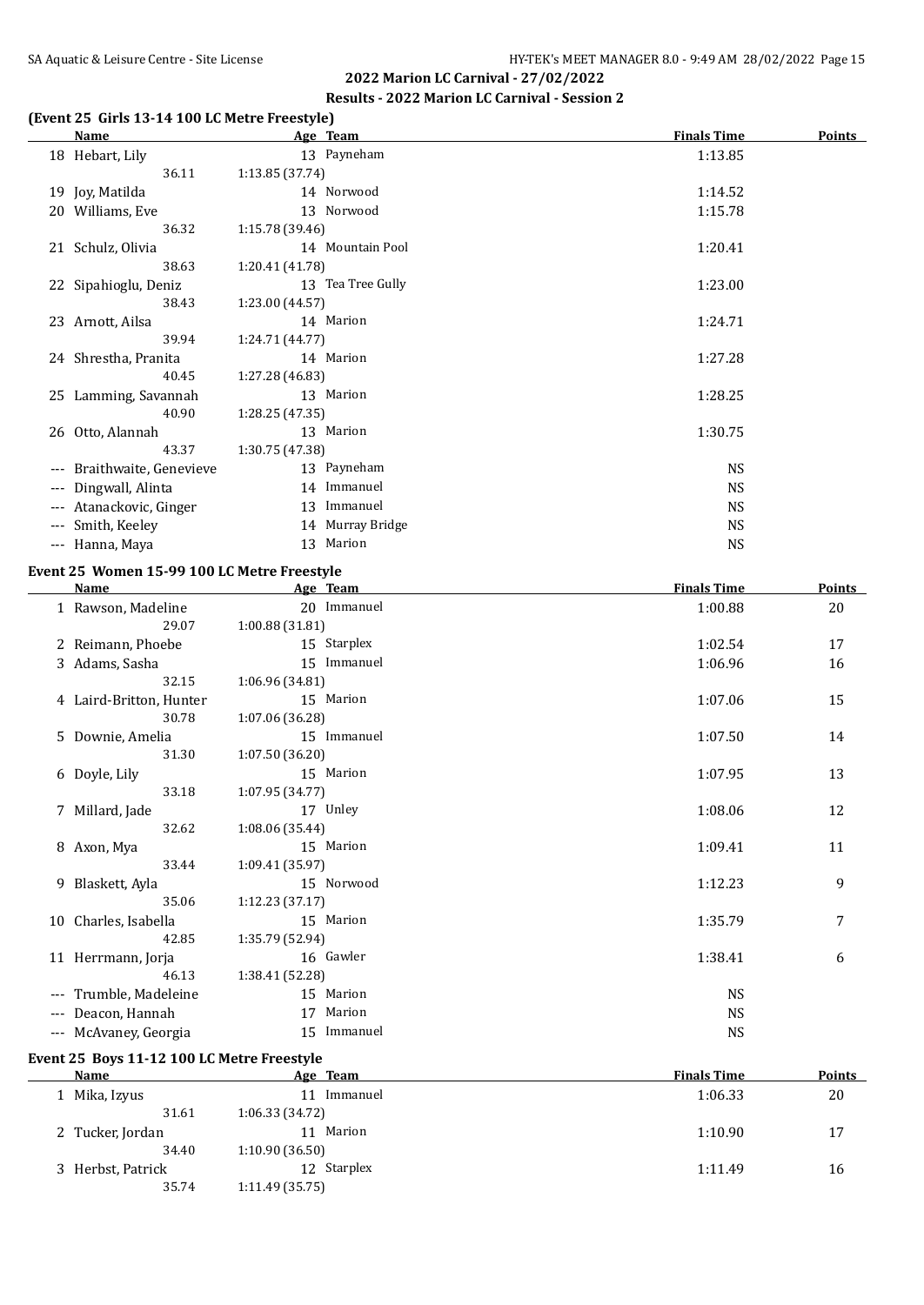#### **(Event 25 Boys 11-12 100 LC Metre Freestyle)**

| <b>Name</b>                 | Age Team          | <b>Finals Time</b> | <b>Points</b> |
|-----------------------------|-------------------|--------------------|---------------|
| 4 Stanley, Will             | 12 Marion         | 1:15.28            | 15            |
| 36.09                       | 1:15.28(39.19)    |                    |               |
| 5 Collings, Joshua          | 11 Marion         | 1:16.12            | 14            |
| 36.93                       | 1:16.12(39.19)    |                    |               |
| 6 Dingle, Keanu             | 12 Starplex       | 1:16.46            | 13            |
| 36.73                       | 1:16.46(39.73)    |                    |               |
| 7 Blaauw-Robinson, Blainson | 12 Marion         | 1:17.56            | 12            |
| 37.09                       | 1:17.56 (40.47)   |                    |               |
| 8 Watson, Trent             | 11 Tea Tree Gully | 1:17.59            | 11            |
| 36.83                       | 1:17.59(40.76)    |                    |               |
| 9 Schulz, Nathan            | 12 Mountain Pool  | 1:18.48            | 9             |
| 38.17                       | 1:18.48(40.31)    |                    |               |
| 10 Martin, Jack             | 12 Marion         | 1:18.57            | 7             |
| 36.84                       | 1:18.57(41.73)    |                    |               |
| 11 Cregan, Neil             | 12 Barossa        | 1:18.70            | 6             |
| 36.72                       | 1:18.70 (41.98)   |                    |               |
| 12 Cox, Daniel              | 12 Tea Tree Gully | 1:20.09            | 5             |
| 38.11                       | 1:20.09 (41.98)   |                    |               |
| 13 Barratt, Zachery         | 11 Silver City    | 1:24.10            | 4             |
| 40.91                       | 1:24.10 (43.19)   |                    |               |
| 14 Hay, Owen                | 11 Tea Tree Gully | 1:24.90            | 3             |
| 41.68                       | 1:24.90 (43.22)   |                    |               |
| 15 Taylor, Harry            | 11 Norwood        | 1:26.74            | 2             |
| --- Spyrou, Daniel          | 12 Norwood        | DQ                 |               |
| False start                 |                   |                    |               |
| 37.09                       | DQ (39.07)        |                    |               |

--- Ni, Adison NS

## **Event 25 Boys 13-14 100 LC Metre Freestyle**

| <b>Name</b>           | Age Team        | <b>Finals Time</b> | <b>Points</b> |
|-----------------------|-----------------|--------------------|---------------|
| 1 Altiok, Ali         | 13 Marion       | 1:00.23            | 20            |
| 29.13                 | 1:00.23(31.10)  |                    |               |
| 2 Stubbings, Harrison | 14 Starplex     | 1:01.48            | 17            |
| 29.16                 | 1:01.48 (32.32) |                    |               |
| 3 Collings, Kieran    | 14 Marion       | 1:04.12            | 16            |
| 4 Ryu, Clement        | 14 Norwood      | 1:04.84            | 15            |
| 31.36                 | 1:04.84 (33.48) |                    |               |
| 5 Tucker, Axel        | 13 Marion       | 1:07.94            | 14            |
| 32.18                 | 1:07.94(35.76)  |                    |               |
| 6 Tucker, Zachary     | 14 Marion       | 1:09.97            | 13            |
| 33.05                 | 1:09.97(36.92)  |                    |               |
| 7 Mosley, Levi        | 14 Marion       | 1:10.21            | 12            |
| 33.24                 | 1:10.21 (36.97) |                    |               |
| 8 Barratt, Max        | 13 Silver City  | 1:10.88            | 11            |
| 34.05                 | 1:10.88(36.83)  |                    |               |
| 9 O'Neill, Joshua     | 13 Marion       | 1:11.43            | 9             |
| 33.98                 | 1:11.43(37.45)  |                    |               |
| 10 Barresi, Antony    | 13 Norwood      | 1:11.93            | 7             |
| 34.59                 | 1:11.93 (37.34) |                    |               |
| 11 Wright, Eamon      | 13 Immanuel     | 1:12.57            | 6             |
| 34.74                 | 1:12.57(37.83)  |                    |               |
| 12 Owuor, Keita       | 14 Marion       | 1:12.69            | 5             |
| 33.39                 | 1:12.69(39.30)  |                    |               |
| 13 Fillmore, Noah     | 13 Onkaparinga  | 1:15.08            | 4             |
| 35.47                 | 1:15.08(39.61)  |                    |               |
| 14 Czechowicz, Gustaw | 13 Kent Town    | 1:18.95            | 3             |
| 37.77                 | 1:18.95(41.18)  |                    |               |